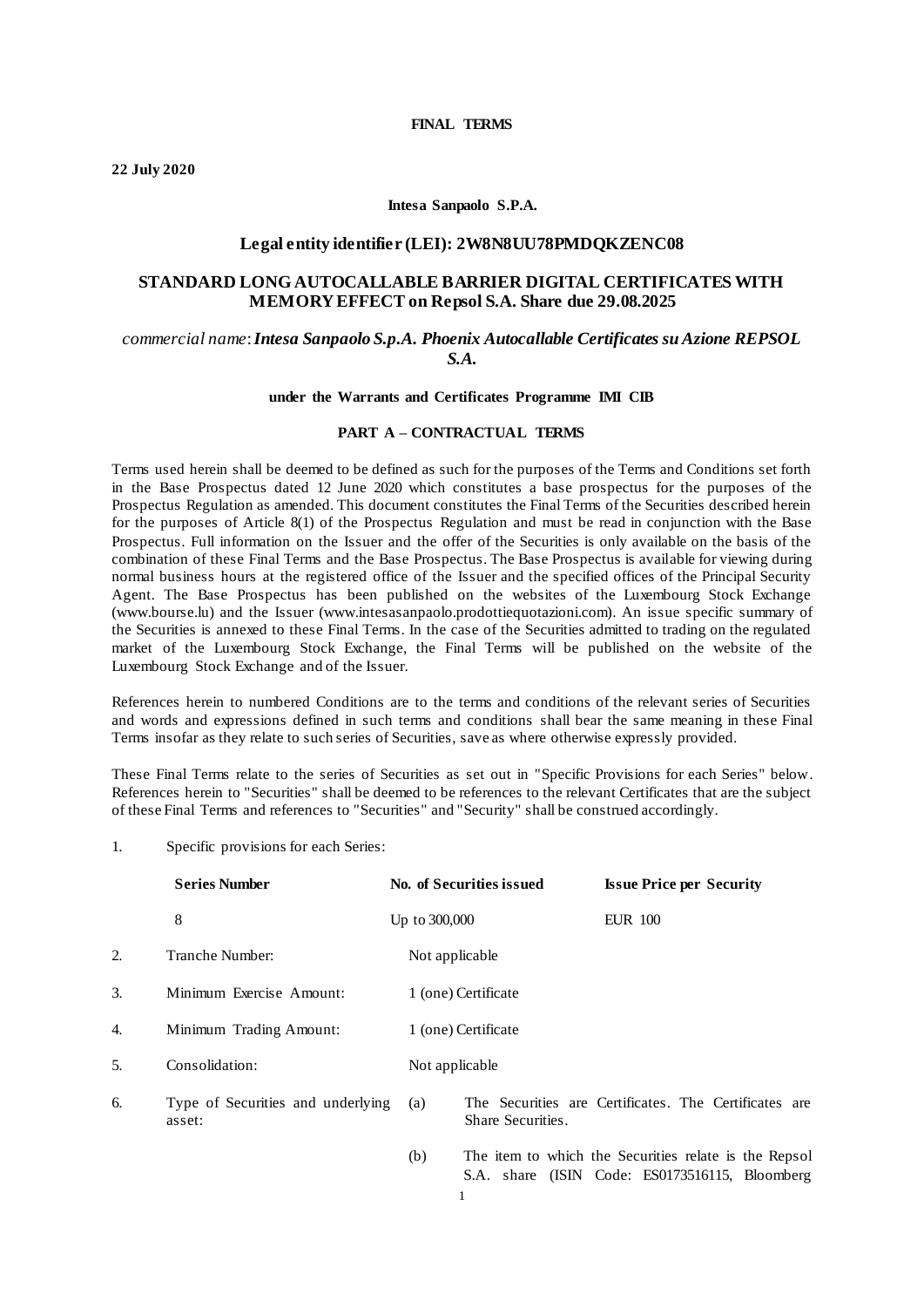Code: REP SM <Equity>) (the "**Underlying**" or the "**Share**").

| 7.  |        | Typology:                            | <b>Standard Long Certificates</b>                                                                                                                                                                                                             |  |
|-----|--------|--------------------------------------|-----------------------------------------------------------------------------------------------------------------------------------------------------------------------------------------------------------------------------------------------|--|
| 8.  | (i)    | Exercise Date:                       | The Exercise Date of the Securities is 29 August 2025.                                                                                                                                                                                        |  |
|     | (ii)   | Renouncement Notice Cut-off<br>Time: | Equal to the Valuation Date.                                                                                                                                                                                                                  |  |
| 9.  |        | Settlement Date:                     | The Settlement Date for the Securities is 29 August 2025.                                                                                                                                                                                     |  |
|     |        |                                      | If, on the Valuation Date a Market Disruption Event occurs, the<br>Settlement Date will be postponed accordingly. Such Settlement<br>Date shall not, in any case, be postponed beyond the tenth<br>Business Day following the Valuation Date. |  |
| 10. |        | Delivery Date:                       | The Delivery Date for the Securities is the Issue Date.                                                                                                                                                                                       |  |
| 11. |        | Issue Date:                          | The Issue Date is 31 August 2020, or, in case of postponement,<br>such other date specified in a notice published on the website of<br>the Issuer and the Manager.                                                                            |  |
|     |        |                                      | The Issue Date shall not, in any case, be postponed beyond the<br>fifth Business Day following 31 August 2020.                                                                                                                                |  |
| 12. |        | Issue Currency:                      | The Issue Currency is Euro ("EUR").                                                                                                                                                                                                           |  |
| 13. |        | Discount Price                       | Not applicable.                                                                                                                                                                                                                               |  |
| 14. |        | Purchase Price:                      | Not applicable.                                                                                                                                                                                                                               |  |
| 15. |        | Business Day Centre(s):              | The applicable Business Day Centre is Milan.                                                                                                                                                                                                  |  |
| 16. |        | <b>Business Day:</b>                 | Following Unadjusted Business Day Convention                                                                                                                                                                                                  |  |
| 17. |        | Exchange Business Day:               | Following Unadjusted Business Day Convention                                                                                                                                                                                                  |  |
| 18. |        | Settlement Business Day:             | Not applicable.                                                                                                                                                                                                                               |  |
| 19. |        | Settlement:                          | Settlement will be by way of cash payment (Cash Settled<br>Securities).                                                                                                                                                                       |  |
| 20. |        | Exchange Rate:                       | Not applicable.                                                                                                                                                                                                                               |  |
| 21. |        | Settlement Currency:                 | The Settlement Currency for the payment of the Cash Settlement<br>Amount and any other remuneration amount payable under the<br>Securities is EUR.                                                                                            |  |
| 22. | Agent: | Name and address of Calculation      | The Calculation Agent is Intesa Sanpaolo S.p.A., with registered<br>office at Piazza San Carlo, 156 10121 Turin.                                                                                                                              |  |
| 23. |        | $Exchange(s)$ :                      | The relevant Exchange is Bolsa de Madrid.                                                                                                                                                                                                     |  |
| 24. |        | Reference Source:                    | The Reference Source is Bolsa de Madrid.                                                                                                                                                                                                      |  |
| 25. |        | Related Exchange(s):                 | The relevant Related Exchange is EUREX.                                                                                                                                                                                                       |  |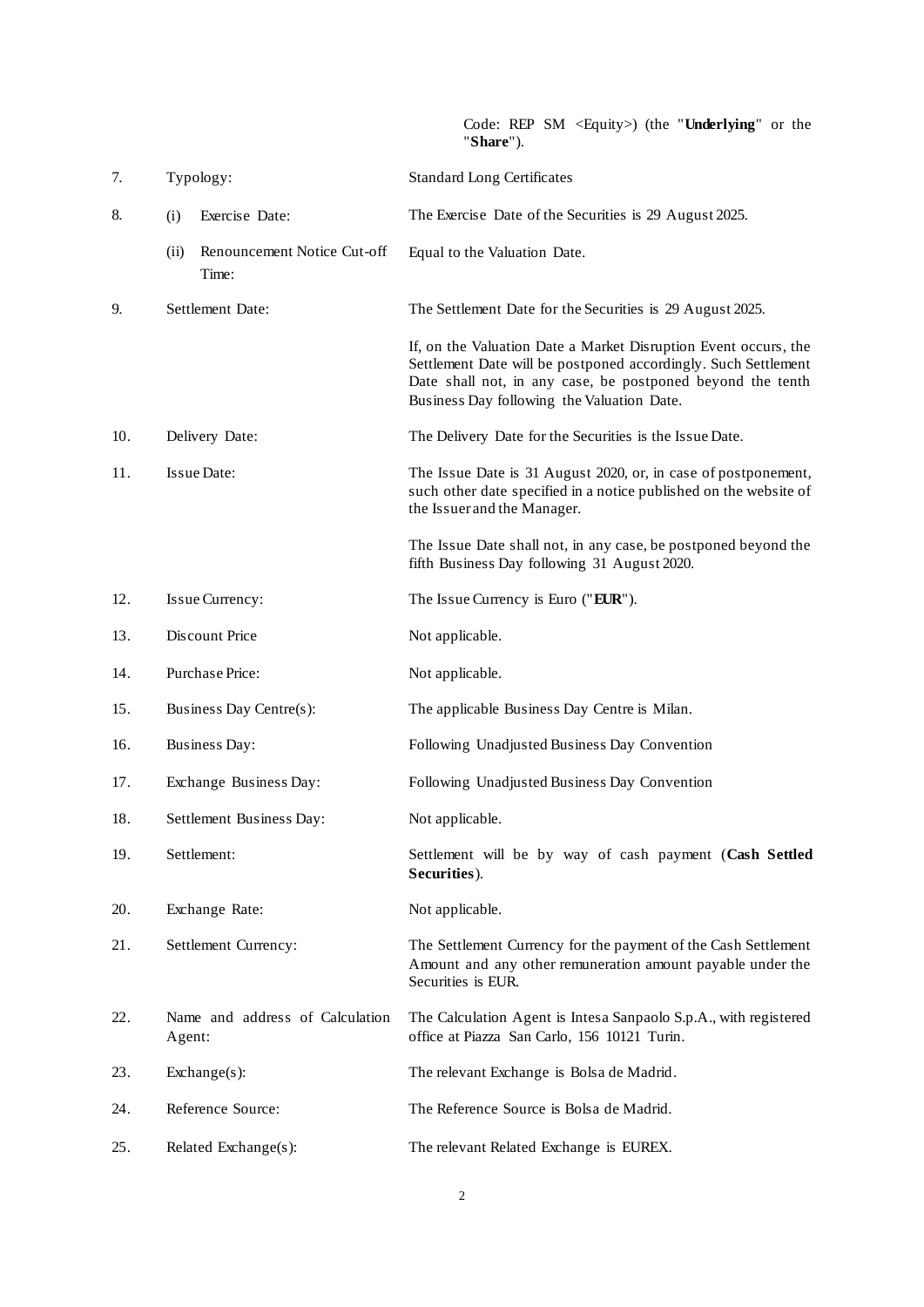| 26. | Rollover Date:                 | Not applicable                                                                                                                                                                                                                                                                                                                                                     |
|-----|--------------------------------|--------------------------------------------------------------------------------------------------------------------------------------------------------------------------------------------------------------------------------------------------------------------------------------------------------------------------------------------------------------------|
| 27. | Open End Feature:              | Not applicable                                                                                                                                                                                                                                                                                                                                                     |
| 28. | Put Option:                    | Not applicable                                                                                                                                                                                                                                                                                                                                                     |
| 29. | Call Option:                   | Not applicable                                                                                                                                                                                                                                                                                                                                                     |
| 30. | Maximum Level:                 | Not applicable                                                                                                                                                                                                                                                                                                                                                     |
| 31. | Minimum Level:                 | Not applicable                                                                                                                                                                                                                                                                                                                                                     |
| 32. | Settlement Amount:             | On the Settlement Date each Certificate will entitle its holder to<br>receive, if an Early Redemption Event has not occurred, a Cash<br>Settlement Amount in the Settlement Currency calculated by the<br>Calculation Agent in accordance with the following formula and<br>rounding the resultant figure to nearest EUR cent, 0.005 EUR<br>being rounded upwards: |
|     |                                | A. If the Final Reference Value is higher than, or equal to,<br>the Barrier Level (i.e. the Barrier Event has not occurred):                                                                                                                                                                                                                                       |
|     |                                | (Initial Percentage x Initial Reference Value x Multiplier) x<br>Minimum Exercise Amount                                                                                                                                                                                                                                                                           |
|     |                                | B. If the Final Reference Value is lower than the Barrier<br>Level (i.e. the Barrier Event has occurred):                                                                                                                                                                                                                                                          |
|     |                                | (Final Reference Value x Multiplier) x Minimum Exercise<br>Amount                                                                                                                                                                                                                                                                                                  |
| 33. | Multiplier:                    | The Multiplier to be applied is equal to the Issue Price divided<br>by the Initial Reference Value.                                                                                                                                                                                                                                                                |
| 34. | Relevant Asset(s):             | Not applicable                                                                                                                                                                                                                                                                                                                                                     |
| 35. | Entitlement:                   | Not applicable                                                                                                                                                                                                                                                                                                                                                     |
| 36. | <b>AMF</b> Percentage:         | Not applicable                                                                                                                                                                                                                                                                                                                                                     |
| 37. | VMF Percentage:                | Not applicable                                                                                                                                                                                                                                                                                                                                                     |
| 38. | Strike Price:                  | Not applicable                                                                                                                                                                                                                                                                                                                                                     |
| 39. | <b>Conversion Rate:</b>        | Not applicable                                                                                                                                                                                                                                                                                                                                                     |
| 40. | Underlying Reference Currency: | The Underlying Reference Currency is EUR.                                                                                                                                                                                                                                                                                                                          |
| 41. | Quanto Option:                 | Not applicable                                                                                                                                                                                                                                                                                                                                                     |
| 42. | Determination Date(s):         | 28 August 2020.                                                                                                                                                                                                                                                                                                                                                    |
| 43. | Valuation Date(s):             | 27 August 2025.                                                                                                                                                                                                                                                                                                                                                    |
| 44. | Intraday Value:                | Not applicable                                                                                                                                                                                                                                                                                                                                                     |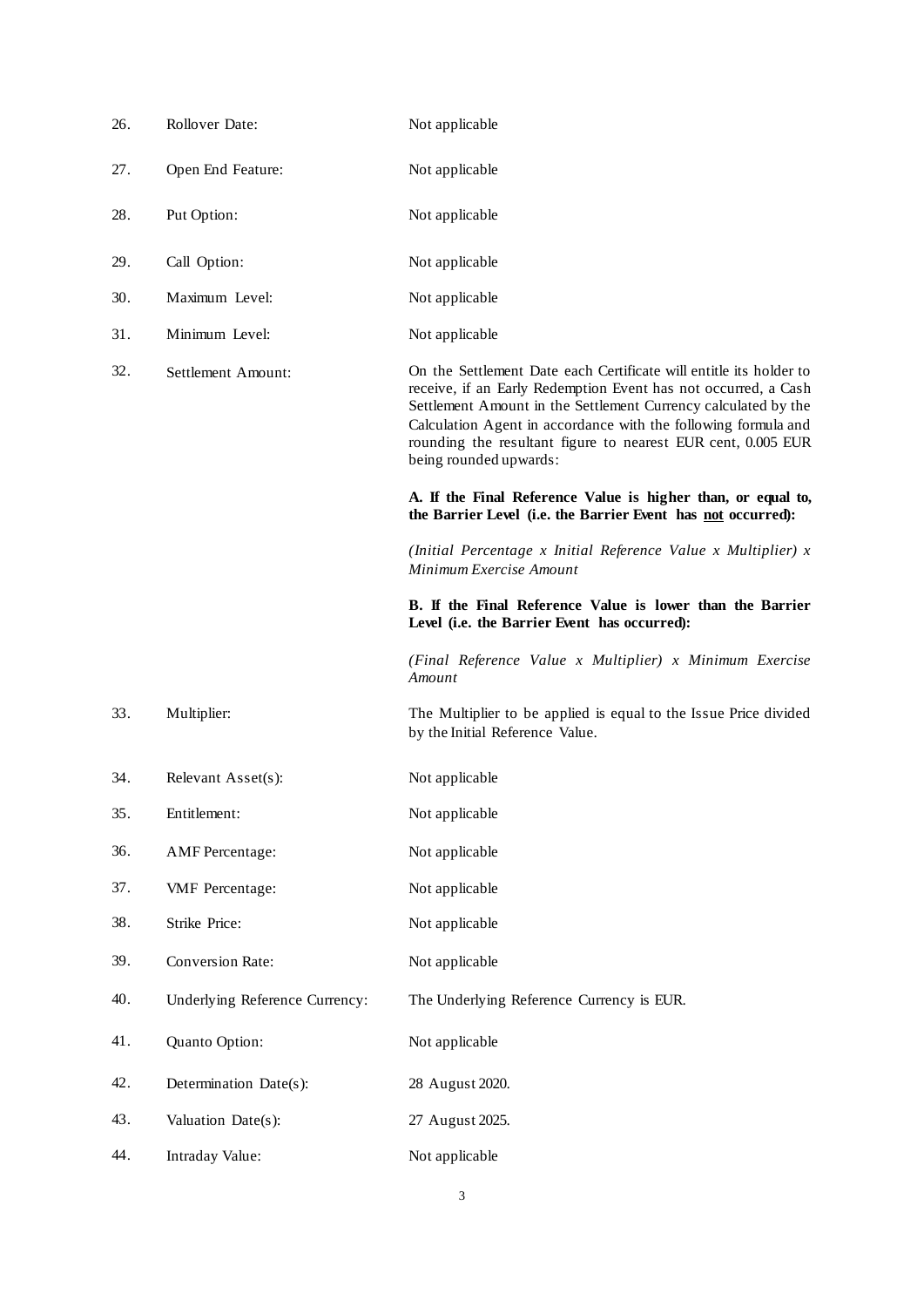| 45. | Reference Value:                                    | For the purposes of the determination of the Barrier Event the<br>Reference Value will be the Final Reference Value.                                                                                                                                                                                                                                                                                                                                     |  |
|-----|-----------------------------------------------------|----------------------------------------------------------------------------------------------------------------------------------------------------------------------------------------------------------------------------------------------------------------------------------------------------------------------------------------------------------------------------------------------------------------------------------------------------------|--|
|     |                                                     | For the purposes of the determination of the Digital Event, the<br>Memory Effect and the Early Redemption Event, the Reference<br>Value will be calculated, respectively, on the relevant Digital<br>Valuation Period, on the relevant Memory Valuation Period and<br>on the relevant Early Redemption Valuation Period and is equal<br>to the closing price of the Underlying resulting from the listing<br>made by the Reference Source on such dates. |  |
| 46. | Initial Reference Value:                            | The Initial Reference Value will be calculated on the<br>Determination Date and is equal to the closing price of the<br>Underlying resulting from the listing made by the Reference<br>Source on such date.                                                                                                                                                                                                                                              |  |
|     | Initial Reference Value<br>Determination Period(s): | Not applicable                                                                                                                                                                                                                                                                                                                                                                                                                                           |  |
| 47. | Final Reference Value:                              | The Final Reference Value will be calculated on the Valuation<br>Date and is equal to the closing price of the Underlying resulting<br>from the listing made by the Reference Source on such date.                                                                                                                                                                                                                                                       |  |
|     | Final Reference Value<br>Determination Period(s):   | Not applicable                                                                                                                                                                                                                                                                                                                                                                                                                                           |  |
| 48. | <b>Best Of Feature:</b>                             | Not applicable                                                                                                                                                                                                                                                                                                                                                                                                                                           |  |
| 49. | Worst Of Feature:                                   | Not applicable                                                                                                                                                                                                                                                                                                                                                                                                                                           |  |
| 50. | Rainbow Feature:                                    | Not applicable                                                                                                                                                                                                                                                                                                                                                                                                                                           |  |

# **PROVISIONS RELATING TO CERTIFICATES**

# Applicable

| 51. | Performance Cap:                  | Not applicable |
|-----|-----------------------------------|----------------|
|     | Performance Floor:                | Not applicable |
|     | Performance Participation Factor: | Not applicable |
| 52. | Initial Percentage:               | 100%           |
| 53. | Participation Factor:             | Not applicable |
| 54. | Down Participation Factor:        | Not applicable |
| 55. | Up Participation Factor:          | Not applicable |
| 56. | Initial Leverage:                 | Not applicable |
| 57. | Barrier Event:                    | Applicable.    |
|     |                                   |                |

The Barrier Event will occur when the Calculation Agent determines that, on the Barrier Event Determination Period, the Final Reference Value is lower than the Barrier Level.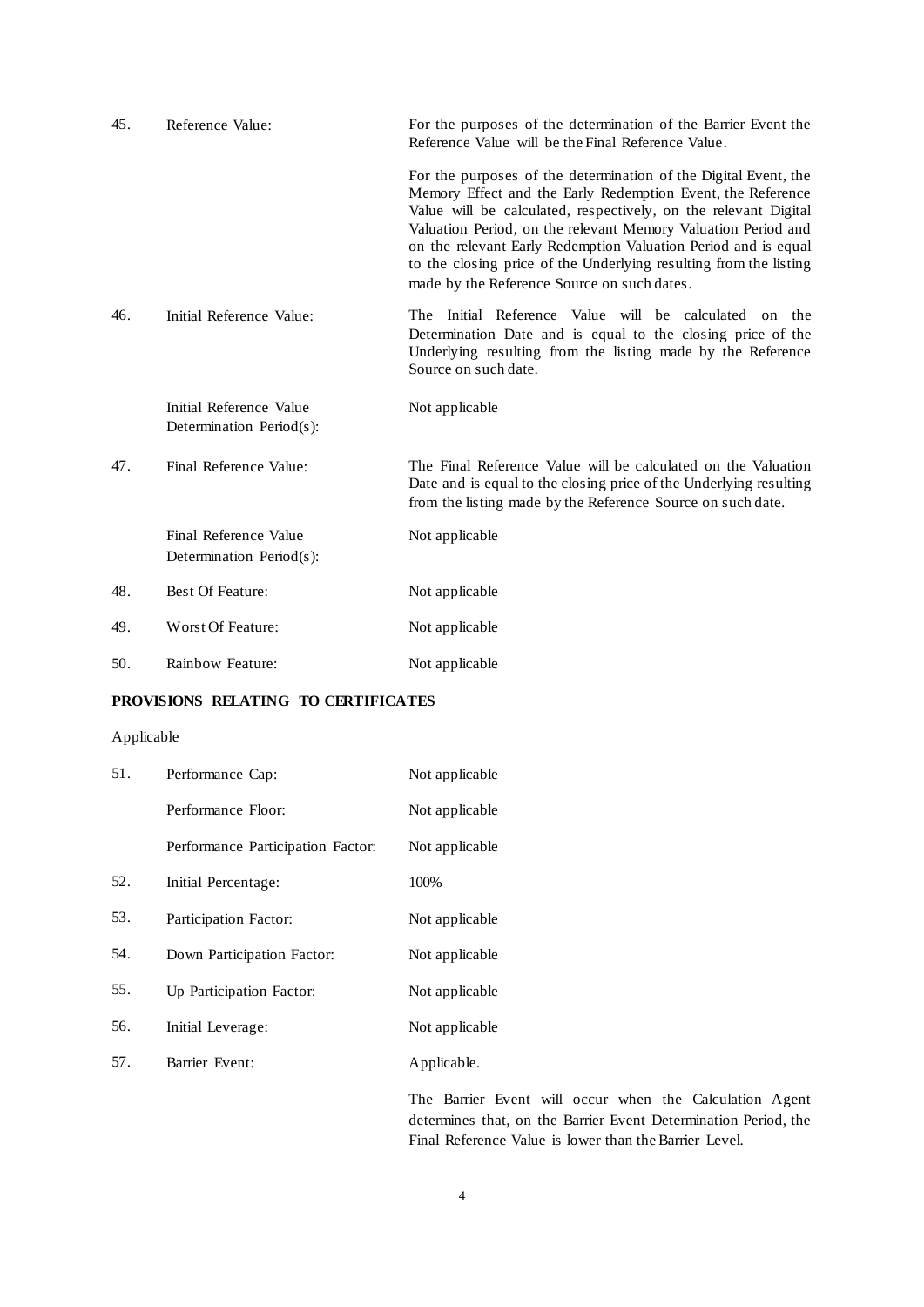|     | Barrier Event Determination<br>$Period(s)$ : | 27 August 2025                                                   |
|-----|----------------------------------------------|------------------------------------------------------------------|
|     | Barrier Level:                               | The Barrier Level is equal to 70% of the Initial Reference Value |
|     | Lower Barrier Level:                         | Not applicable                                                   |
|     | Upper Barrier Level:                         | Not applicable                                                   |
|     | Barrier Selection Period:                    | Not applicable                                                   |
|     | Strike Observation Period:                   | Not applicable                                                   |
|     | Air Bag Factor:                              | Not applicable                                                   |
|     | Protection Level:                            | Not applicable                                                   |
|     | Protection Percentage:                       | Not applicable                                                   |
|     | Spread Protection:                           | Not applicable                                                   |
|     | Protection Amount:                           | Not applicable                                                   |
|     | Dropdown Protection Level:                   | Not applicable                                                   |
|     | Dropdown Protection Amount:                  | Not applicable                                                   |
|     | Dynamic Protection Level:                    | Not applicable                                                   |
|     | Step Up Amount:                              | Not applicable                                                   |
|     | Sigma Amount:                                | Not applicable                                                   |
|     | Predetermined Loss Percentage:               | Not applicable                                                   |
|     | Short Protection:                            | Not applicable                                                   |
| 58. | Barrier Gap Event:                           | Not applicable                                                   |
| 59. | Cap Level(s):                                | Not applicable                                                   |
| 60. | Consolidation Floor Event:                   | Not applicable                                                   |
| 61. | Cap Barrier Amount:                          | Not applicable                                                   |
| 62. | Cap Down Amount:                             | Not applicable                                                   |
| 63. | Strike Percentage:                           | Not applicable                                                   |
| 64. | Calendar Cap Percentage:                     | Not applicable                                                   |
| 65. | Calendar Floor Percentage:                   | Not applicable                                                   |
| 66. | Gearing Factor:                              | Not applicable                                                   |
| 67. | Switch Event:                                | Not applicable                                                   |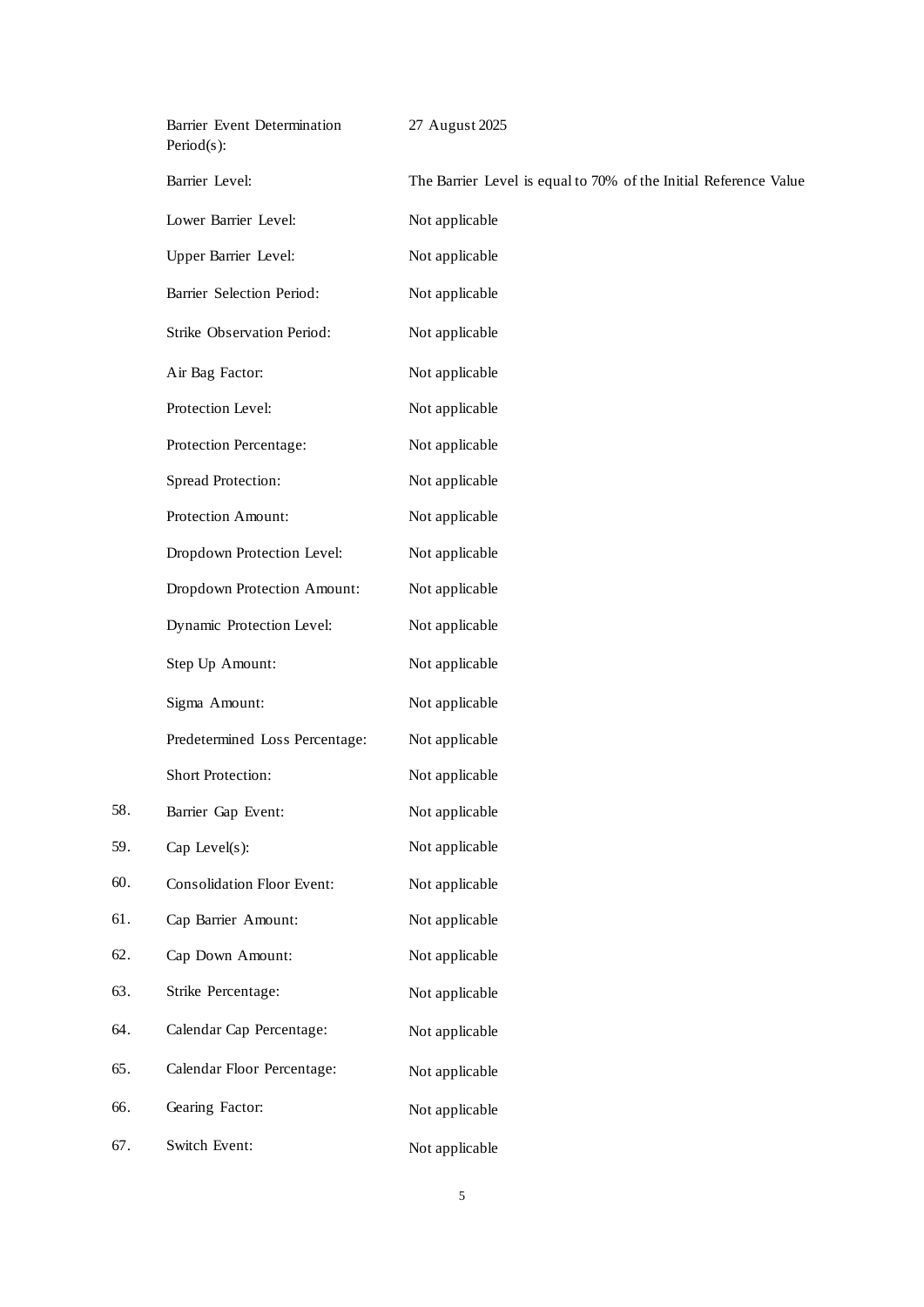| 68. | Spread:                                | Not applicable |
|-----|----------------------------------------|----------------|
| 69. | Gearing Event:                         | Not applicable |
| 70. | Buffer Event:                          | Not applicable |
| 71. | Global Performance:                    | Not applicable |
| 72. | Failure to Deliver due to Illiquidity: | Not applicable |
| 73. | Digital Percentage:                    | Not applicable |
| 74. | Settlement Level:                      | Not applicable |
| 75. | Combined Amount:                       | Not applicable |
| 76. | Darwin Feature:                        | Not applicable |

# **PROVISIONS RELATING TO REMUNERATION AMOUNTS AND EARLY REDEMPTION AMOUNTS**

| 77. | Knock-out Feature:           | Not applicable                                                                                                                                                                                                                                                                                                                   |
|-----|------------------------------|----------------------------------------------------------------------------------------------------------------------------------------------------------------------------------------------------------------------------------------------------------------------------------------------------------------------------------|
| 78. | Knock-in Feature:            | Not applicable                                                                                                                                                                                                                                                                                                                   |
| 79. | Digital Amount(s):           | Applicable.                                                                                                                                                                                                                                                                                                                      |
|     |                              | The Digital Amount is equal to EUR 8.65 in relation to each<br>Digital Valuation Period.                                                                                                                                                                                                                                         |
|     |                              | The Digital Amount will be paid if the relevant Digital Event<br>occurs on the relevant Digital Valuation Period.                                                                                                                                                                                                                |
|     |                              | A Digital Event will occur when the Calculation Agent<br>determines that, in the relevant Digital Valuation Period, the<br>Reference Value is equal to or higher than the Digital Level. In<br>that case, the Securityholders are entitled to receive the payment<br>of the Digital Amount on the relevant Digital Payment Date. |
|     | Underlying $(s)$ :           | Not applicable                                                                                                                                                                                                                                                                                                                   |
|     | Digital Level(s):            | In relation to each Digital Valuation Period, the Digital Level is<br>equal to 70% of the Initial Reference Value.                                                                                                                                                                                                               |
|     | Digital Valuation Period(s): | 25 August 2021 (the "First Digital Valuation Period")                                                                                                                                                                                                                                                                            |
|     |                              | 25 August 2022 (the "Second Digital Valuation Period")                                                                                                                                                                                                                                                                           |
|     |                              | 25 August 2023 (the "Third Digital Valuation Period")                                                                                                                                                                                                                                                                            |
|     |                              | 26 August 2024 (the "Fourth Digital Valuation Period")                                                                                                                                                                                                                                                                           |
|     |                              | 27 August 2025 (the "Fifth Digital Valuation Period").                                                                                                                                                                                                                                                                           |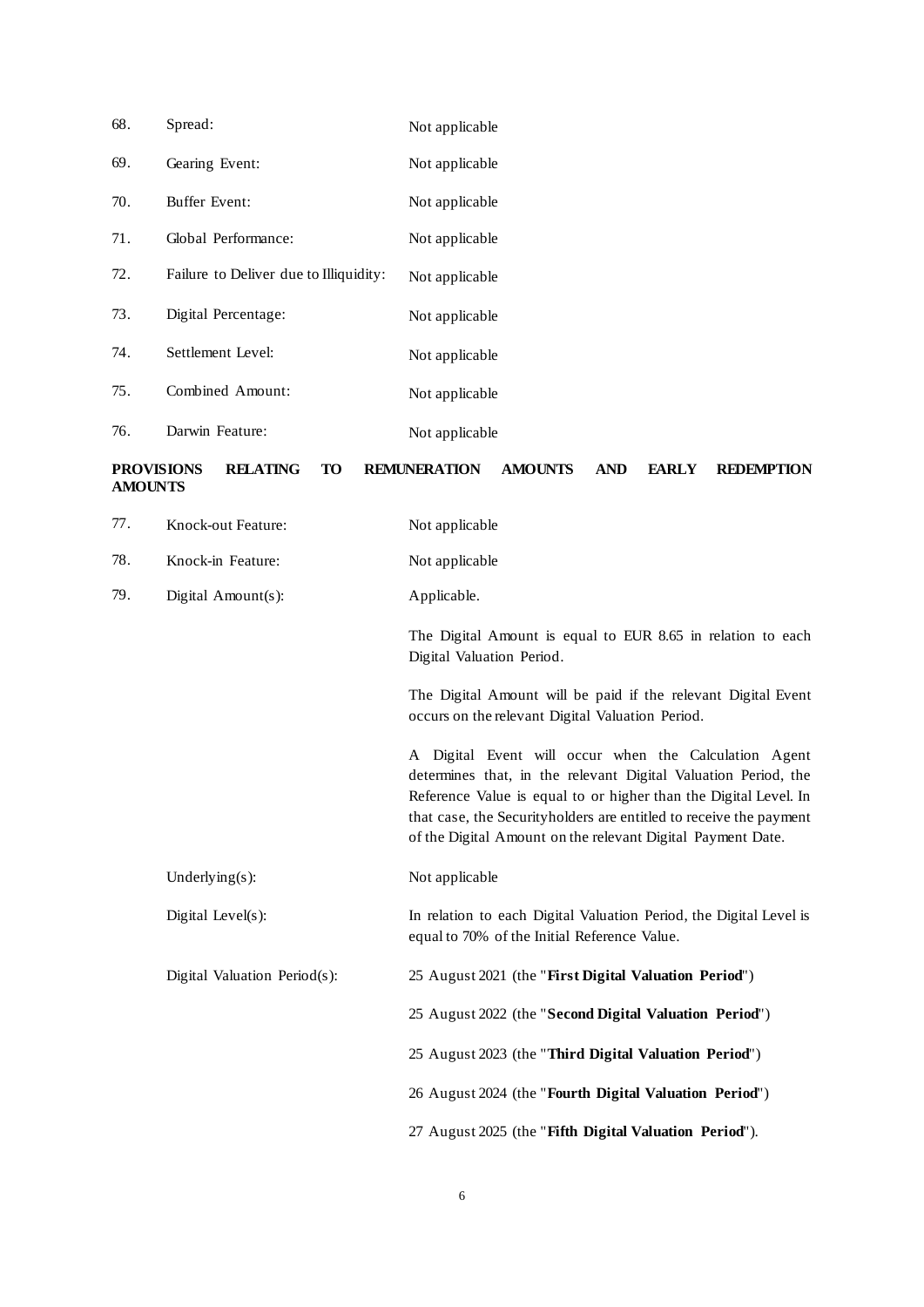| Digital Payment Date(s):                      | 31 August 2021 in relation to the First Digital Valuation Period                                                                                                                                                                                                                                                                                                                                                                                                                    |
|-----------------------------------------------|-------------------------------------------------------------------------------------------------------------------------------------------------------------------------------------------------------------------------------------------------------------------------------------------------------------------------------------------------------------------------------------------------------------------------------------------------------------------------------------|
|                                               | 31 August 2022 in relation to the Second Digital Valuation<br>Period                                                                                                                                                                                                                                                                                                                                                                                                                |
|                                               | 31 August 2023 in relation to the Third Digital Valuation Period                                                                                                                                                                                                                                                                                                                                                                                                                    |
|                                               | 30 August 2024 in relation to the Fourth Digital Valuation<br>Period                                                                                                                                                                                                                                                                                                                                                                                                                |
|                                               | 29 August 2025 in relation to the Fifth Digital Valuation Period.                                                                                                                                                                                                                                                                                                                                                                                                                   |
| Digital Combo Feature:                        | Not applicable                                                                                                                                                                                                                                                                                                                                                                                                                                                                      |
| Cliquet Feature:                              | Not applicable                                                                                                                                                                                                                                                                                                                                                                                                                                                                      |
| Cliquet Valuation Period:                     | Not applicable                                                                                                                                                                                                                                                                                                                                                                                                                                                                      |
| Consolidation Effect:                         | Not applicable                                                                                                                                                                                                                                                                                                                                                                                                                                                                      |
| Consolidation Level:                          | Not applicable                                                                                                                                                                                                                                                                                                                                                                                                                                                                      |
| Consolidation Valuation Period(s):            | Not applicable                                                                                                                                                                                                                                                                                                                                                                                                                                                                      |
| Extra Consolidation Digital<br>Feature:       | Not applicable                                                                                                                                                                                                                                                                                                                                                                                                                                                                      |
| Extra Consolidation Digital Level:            | Not applicable                                                                                                                                                                                                                                                                                                                                                                                                                                                                      |
| Extra Consolidation Digital<br>Period $(s)$ : | Not applicable                                                                                                                                                                                                                                                                                                                                                                                                                                                                      |
| Memory Effect:                                | Applicable. When the Calculation Agent determines that, on the<br>relevant Memory Valuation Period, the Reference Value is equal<br>to or higher than the Memory Level, the Securityholders are<br>entitled to receive the payment of the previously unpaid Digital<br>Amount(s) in the event that a Digital Event has not occurred<br>(except where such Digital Amounts were already paid due to<br>the occurrence of a Digital Event in a previous Digital Valuation<br>Period). |
| Memory Level:                                 | In relation to each Memory Valuation Period, the Memory Level<br>is equal to 70% of the Initial Reference Value.                                                                                                                                                                                                                                                                                                                                                                    |
| Memory Valuation Period(s):                   | 25 August 2022 (the "First Memory Valuation Period")                                                                                                                                                                                                                                                                                                                                                                                                                                |
|                                               | 25 August 2023 (the "Second Memory Valuation Period")                                                                                                                                                                                                                                                                                                                                                                                                                               |
|                                               | 26 August 2024 (the "Third Memory Valuation Period")                                                                                                                                                                                                                                                                                                                                                                                                                                |
|                                               |                                                                                                                                                                                                                                                                                                                                                                                                                                                                                     |
|                                               | 27 August 2025 (the "Fourth Memory Valuation Period").                                                                                                                                                                                                                                                                                                                                                                                                                              |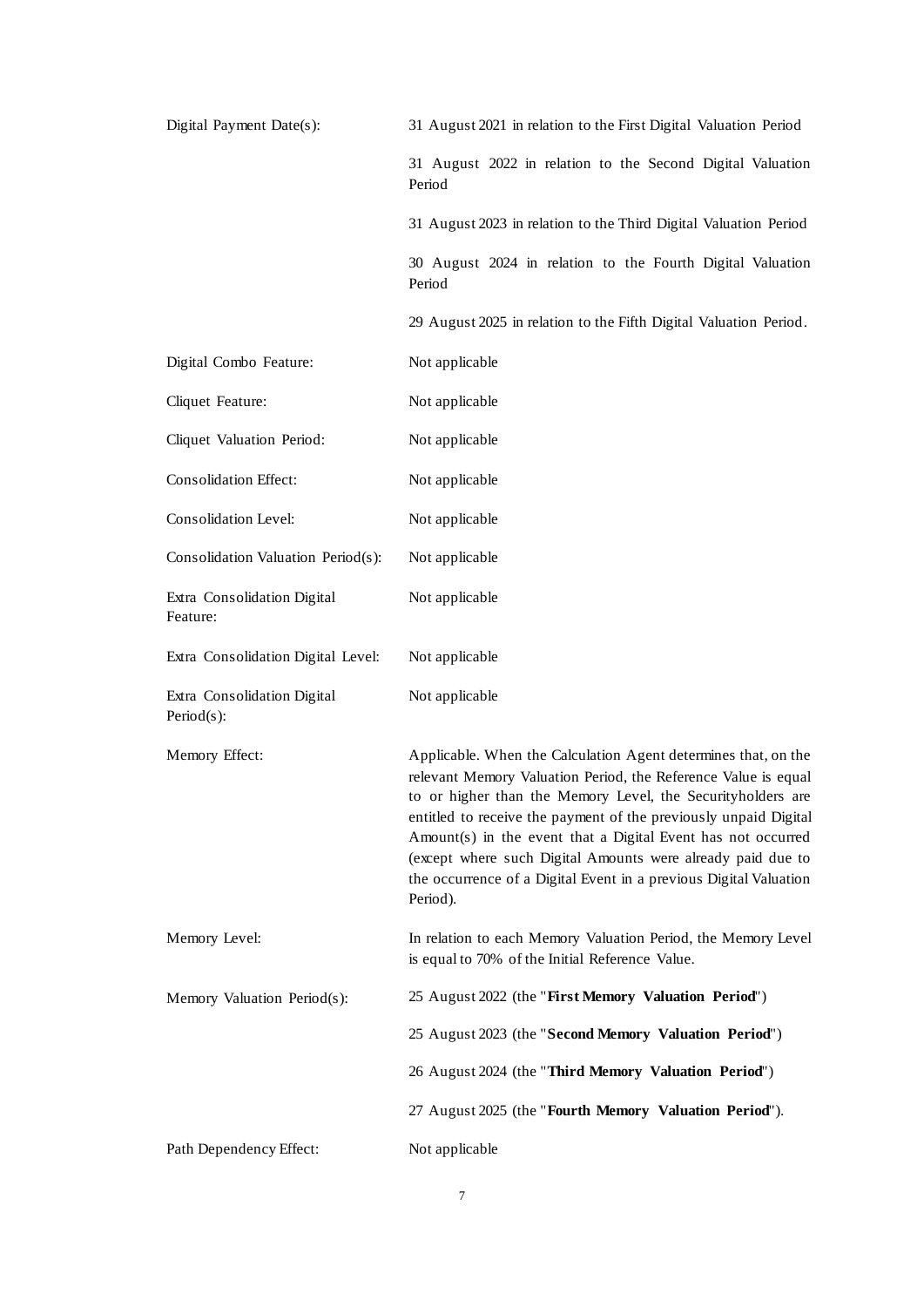|     | Path Dependency Amount:                     | Not applicable                                                                                                                                                                                                                                                                                                                                                                                                                 |
|-----|---------------------------------------------|--------------------------------------------------------------------------------------------------------------------------------------------------------------------------------------------------------------------------------------------------------------------------------------------------------------------------------------------------------------------------------------------------------------------------------|
| 80. | Restrike Feature:                           | Not applicable                                                                                                                                                                                                                                                                                                                                                                                                                 |
| 81. | Plus Amount(s):                             | Not applicable                                                                                                                                                                                                                                                                                                                                                                                                                 |
| 82. | Accumulated Amount(s):                      | Not applicable                                                                                                                                                                                                                                                                                                                                                                                                                 |
| 83. | Early Redemption Amount(s):                 | Applicable. The Early Redemption Amount is equal to EUR 100<br>in relation to each Early Redemption Valuation Period.                                                                                                                                                                                                                                                                                                          |
|     | Early Participation Factort:                | Not applicable                                                                                                                                                                                                                                                                                                                                                                                                                 |
|     | Early Cap Level:                            | Not applicable                                                                                                                                                                                                                                                                                                                                                                                                                 |
|     | Early Cap Percentage:                       | Not applicable                                                                                                                                                                                                                                                                                                                                                                                                                 |
|     | Early Cap Amount:                           | Not applicable                                                                                                                                                                                                                                                                                                                                                                                                                 |
|     | Early Redemption Event:                     | An Early Redemption Event will occur when the Calculation<br>Agent determines that, in the relevant Early Redemption<br>Valuation Period, the Reference Value is equal to or higher than<br>the Early Redemption Level. In that case, the Securityholders<br>are entitled to receive the payment of the Early Redemption<br>Amount on the relevant Early Payment Date and the Certificates<br>are deemed to be early redeemed. |
|     | Underlying $(s)$ :                          | Not applicable                                                                                                                                                                                                                                                                                                                                                                                                                 |
|     | Early Redemption Level:                     | In relation to each Early Redemption Valuation Period, the<br>Early Redemption Level is equal to 100% of the Initial<br>Reference Value.                                                                                                                                                                                                                                                                                       |
|     | Early Redemption Valuation<br>$Period(s)$ : | 25 August 2021 (the "First Early Redemption Valuation<br>Period")                                                                                                                                                                                                                                                                                                                                                              |
|     |                                             | 25 August 2022 (the "Second Early Redemption Valuation<br>Period")                                                                                                                                                                                                                                                                                                                                                             |
|     |                                             | 25 August 2023 (the "Third Early Redemption Valuation<br>Period")                                                                                                                                                                                                                                                                                                                                                              |
|     |                                             | 26 August 2024 (the "Fourth Early Redemption Valuation<br>Period").                                                                                                                                                                                                                                                                                                                                                            |
|     | Early Payment Date(s):                      | 31 August 2021 in relation to the First Early Redemption<br>Valuation Period                                                                                                                                                                                                                                                                                                                                                   |
|     |                                             | 31 August 2022 in relation to the Second Early Redemption<br>Valuation Period                                                                                                                                                                                                                                                                                                                                                  |
|     |                                             | 31 August 2023 in relation to the Third Early Redemption<br>Valuation Period                                                                                                                                                                                                                                                                                                                                                   |
|     |                                             |                                                                                                                                                                                                                                                                                                                                                                                                                                |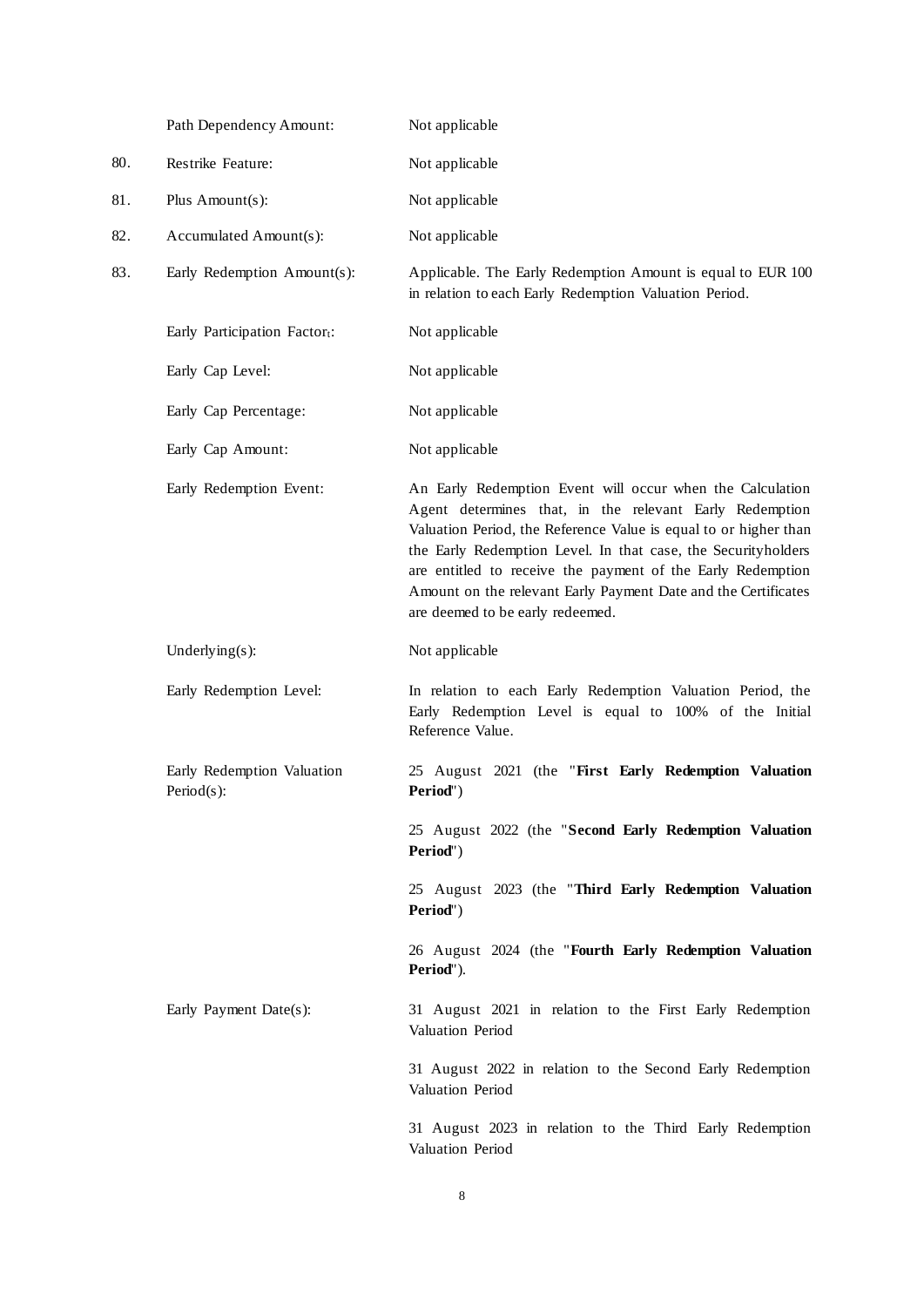30 August 2024 in relation to the Fourth Early Redemption Valuation Period.

| 84. | Early Partial Capital Payment<br>Amount: | Not applicable |
|-----|------------------------------------------|----------------|
| 85. | Coupon Event:                            | Not applicable |
| 86. | Internal Return Amount:                  | Not applicable |
| 87. | Participation Remuneration<br>Amount:    | Not applicable |
| 88. | Participation Rebate Feature:            | Not applicable |
| 89. | Floating Amount:                         | Not applicable |
| 90. | Premium Gap Amount:                      | Not applicable |

# **PROVISIONS RELATING TO WARRANTS**

Not applicable.

| 91.  | Type of Warrants:                            | Not applicable |
|------|----------------------------------------------|----------------|
| 92.  | <b>Notional Amount:</b>                      | Not applicable |
| 93.  | Exercise Price:                              | Not applicable |
| 94.  | Premium:                                     | Not applicable |
| 95.  | Barrier Event:                               | Not applicable |
|      | Barrier Event Determination<br>$Period(s)$ : | Not applicable |
|      | Lower Barrier Level:                         | Not applicable |
|      | Upper Barrier Level:                         | Not applicable |
|      | Corridor Early Amount:                       | Not applicable |
|      | Corridor Early Payment Date:                 | Not applicable |
| 96.  | Strike Percentage:                           | Not applicable |
| 97.  | Exercise Period:                             | Not applicable |
| 98.  | Maximum Exercise Number:                     | Not applicable |
| 99.  | Settlement Determination Period:             | Not applicable |
| 100. | Settlement Determination Date:               | Not applicable |
|      |                                              |                |

# **GENERAL**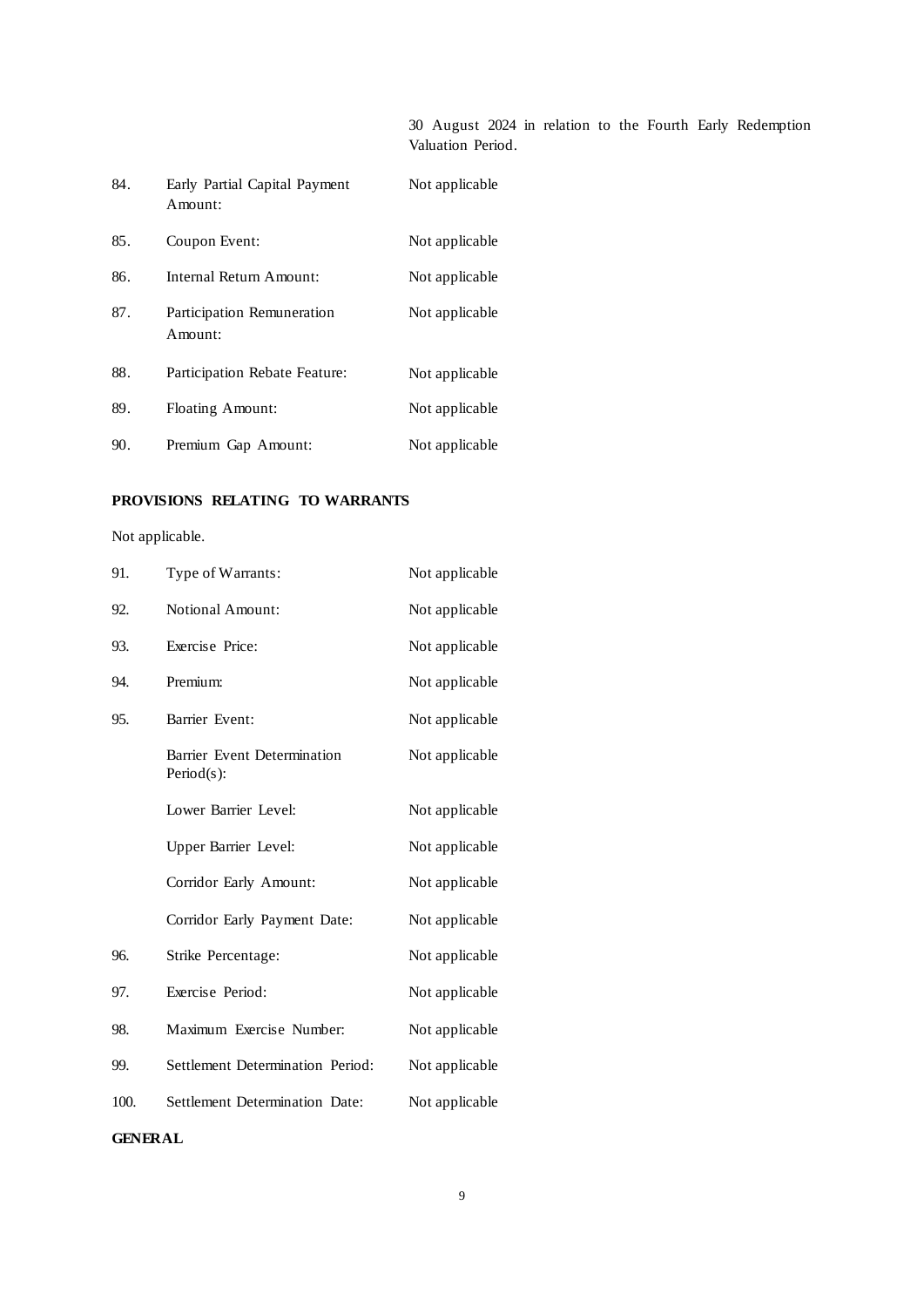| 101. | Form of Securities:                          | Bearer Securities.                                                                                                                                                                                            |
|------|----------------------------------------------|---------------------------------------------------------------------------------------------------------------------------------------------------------------------------------------------------------------|
|      |                                              | Temporary Global Security exchangeable for a Permanent<br>Global Security which is exchangeable for Definitive Securities<br>only in the limited circumstances specified in the Permanent<br>Global Security. |
| 102. | Prohibition of Sales to Retail<br>Investors: | Not applicable                                                                                                                                                                                                |

# **DISTRIBUTION**

103. Syndication: The Securities will be distributed on a non-syndicated basis.

| (i)                                              | If syndicated, names and Not applicable.<br>addresses of Managers and<br>underwriting<br>commitments: |                                                                                                                                                                                                                                                                                                 |
|--------------------------------------------------|-------------------------------------------------------------------------------------------------------|-------------------------------------------------------------------------------------------------------------------------------------------------------------------------------------------------------------------------------------------------------------------------------------------------|
| (ii)                                             | Subscription<br>οf<br>Date<br>Agreement:                                                              | Not applicable.                                                                                                                                                                                                                                                                                 |
| (iii)                                            | <b>Stabilising</b><br>Manager (if Not applicable<br>$any)$ :                                          |                                                                                                                                                                                                                                                                                                 |
|                                                  | If non-syndicated, name and address<br>of Manager (if not the Issuer):                                | <b>Deutsche Bank S.p.A.</b> , with registered office at Piazza del<br>Calendario, $3 - 20126$ Milan, Italy (the "Manager").                                                                                                                                                                     |
| Total commission, concession and<br>other costs: |                                                                                                       | The Offer Price embeds:<br>placement commissions payable by the Issuer to the<br>Manager up to 5.00 per cent. of the Issue Price of the<br>aggregate Securities placed;<br>costs in relation to the maintenance of the conditions of<br>the Offer payable to the Issuer equal to 0.80 per cent. |

of the Issue Price; and - structuring fees payable to the Issuer equal to 1.00 per

cent. of the Issue Price.

Notice of the definitive amount of the placement commissions will be published on the website of the Issuer within 5 (five) days following the Issue Date.

# **ADDITIONAL INFORMATION**

Example(s) of complex derivatives securities: Not applicable

Signed on behalf of the Issuer:

By: .......................................................

*Duly authorised*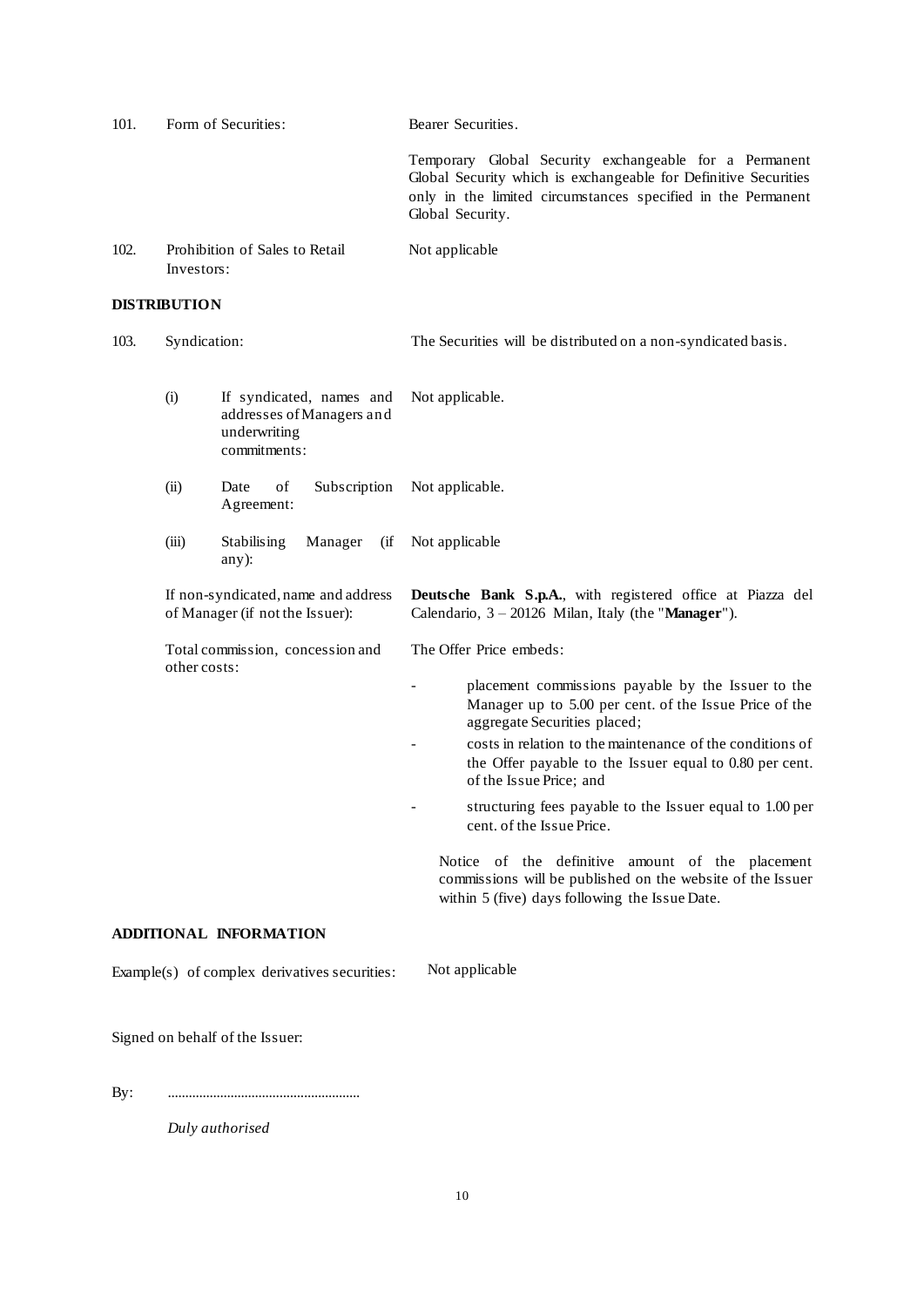#### **PART B – OTHER INFORMATION**

#### **1. LISTING AND ADMISSION TO TRADING**

| (i) | Listing: | Luxembourg – Official List of the Luxembourg Stock |  |  |  |  |
|-----|----------|----------------------------------------------------|--|--|--|--|
|     |          | Exchange                                           |  |  |  |  |

(ii) Admission to trading: Application will be made for the Securities to be admitted to trading on the regulated market of the Luxembourg Stock Exchange with effect from the Issue Date or a date around the Issue Date.

> Application will also be made for the Securities to be admitted to trading on the Italian multilateral trading facility EuroTLX, organised and managed by Borsa Italiana S.p.A., which is not a regulated market for the purposes of Directive 2014/65/EU as amended, with effect from the Issue Date or a date around the Issue Date.

> After the Issue Date, application may be made to list the Securities on other stock exchanges or regulated markets or to admit to trading on other trading venues as the Issuer may decide.

# **2. NOTIFICATION**

The CSSF has provided the Commissione Nazionale per le Società e la Borsa (CONSOB) with a certificate of approval attesting that the Prospectus has been drawn up in accordance with the Prospectus Regulation.

#### **3. INTERESTS OF NATURAL AND LEGAL PERSONS INVOLVED IN THE ISSUE**

The Issuer is expected to enter into hedging arrangements with market counterparties in connection with the issue of the Securities in order to hedge its exposure.

The Issuer will act as Calculation Agent under the Securities. See the risk factor "*Potential Conflicts of Interest*" of the Base Prospectus.

Save as discussed above and save for any commission payable to the Manager and costs p ayable to the Issuer referred to in item 103 of Part A above, so far as the Issuer is aware, no person involved in the issue of the Securities has an interest material to the Offer.

#### **4. REASONS FOR THE OFFER, ESTIMATED NET PROCEEDS AND TOTAL EXPENS ES**

- (i) Reasons for the offer: See "Use of Proceeds" wording in Base Prospectus.
- (ii) Estimated net proceeds: The net proceeds (resulting from subtracting the commissions and the costs referred to in item 103 of Part A, from the aggregate Issue Price paid by the Securityholders) of the issue of the Securities will be equal to EUR 27,960,000 (assuming placement commissions referred to in item 103 of Part A above will be 5.00 per cent. of the Issue Price in respect of all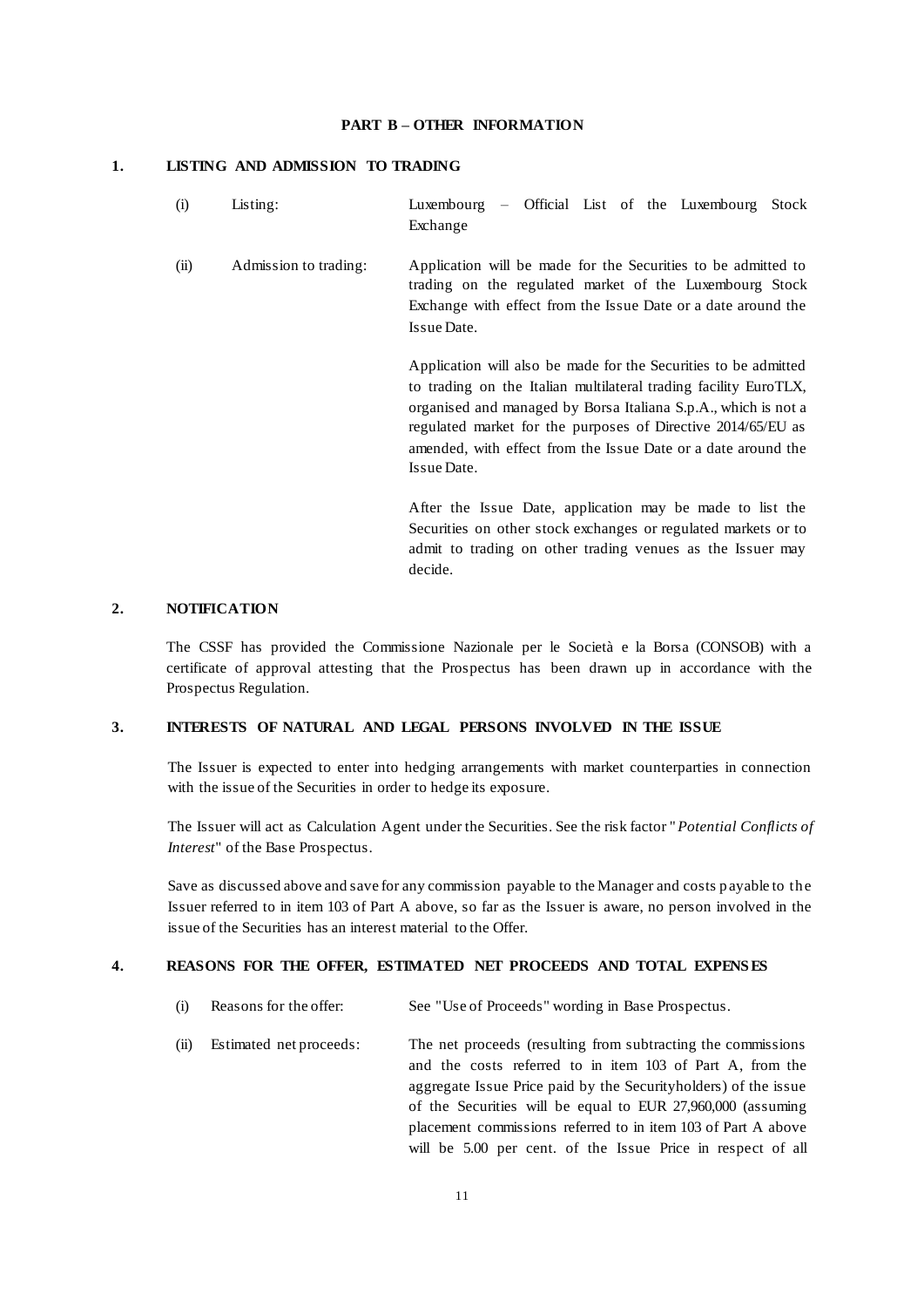Securities placed).

(iii) Estimated total expenses: Not applicable.

# **5. TERMS AND CONDITIONS OF THE OFFER**

| Applicable                                                                                                                                    |                                                                                                                                                                                                                                                                                                                                                                                                                                                                                                                                                                                                                                     |
|-----------------------------------------------------------------------------------------------------------------------------------------------|-------------------------------------------------------------------------------------------------------------------------------------------------------------------------------------------------------------------------------------------------------------------------------------------------------------------------------------------------------------------------------------------------------------------------------------------------------------------------------------------------------------------------------------------------------------------------------------------------------------------------------------|
| Public Offer Jurisdiction(s):                                                                                                                 | Republic of Italy                                                                                                                                                                                                                                                                                                                                                                                                                                                                                                                                                                                                                   |
| Offer Price:                                                                                                                                  | Is sue Price.                                                                                                                                                                                                                                                                                                                                                                                                                                                                                                                                                                                                                       |
|                                                                                                                                               | Investors should take into consideration that the<br>Offer Price embeds placement commissions payable<br>by the Issuer to the Manager and costs payable to the<br>Issuer as described in Paragraph 103 of Part A<br>above.                                                                                                                                                                                                                                                                                                                                                                                                          |
|                                                                                                                                               | Investors should also take into consideration that<br>when the Securities are sold on the secondary market<br>after the Offer Period, the above mentioned<br>commissions<br>and costs<br>not<br>taken into<br>are<br>consideration in determining the price at which such<br>Securities may be sold on the secondary market.                                                                                                                                                                                                                                                                                                        |
| Conditions to which the offer is subject:                                                                                                     | Offer of the Securities is conditional on their issue<br>and on the release by Borsa Italiana S.p.A., or by<br>other trading venues, before the Issue Date, of the<br>relevant authorisation to the admission to trading of<br>the Securities.                                                                                                                                                                                                                                                                                                                                                                                      |
| The Offer Period, including any possible<br>amendments, during which the offer will be<br>open and description of the application<br>process: | An offer (the "Offer") of the Securities may be made<br>by the Manager other than pursuant to Article 1(4) of<br>the Regulation (EU) 2017/1129 (the "Prospectus<br>Regulation") in the Republic of Italy during the<br>period from 23 July 2020 to and including 26 August<br>2020 or, in respect of sales by means of financial<br>advisors authorised to make off-premises offers<br>(consulenti finanziari abilitati all'offerta fuori sede)<br>only, to and including 19 August 2020 or, in respect<br>of sales by means of distance communication<br>techniques only, to and including 12 August 2020<br>(the "Offer Period"). |
|                                                                                                                                               | The Securities are being offered to the public in Italy<br>pursuant to Articles 24 and 25 of the Prospectus<br>Regulation.                                                                                                                                                                                                                                                                                                                                                                                                                                                                                                          |
|                                                                                                                                               | The Issuer reserves the right, in its sole discretion, to<br>close the Offer Period early, also in circumstances<br>where purchases of Securities are not yet equal to the                                                                                                                                                                                                                                                                                                                                                                                                                                                          |

maximum amount offered of 300,000 Securities. Notice of the early closure of the Offer Period will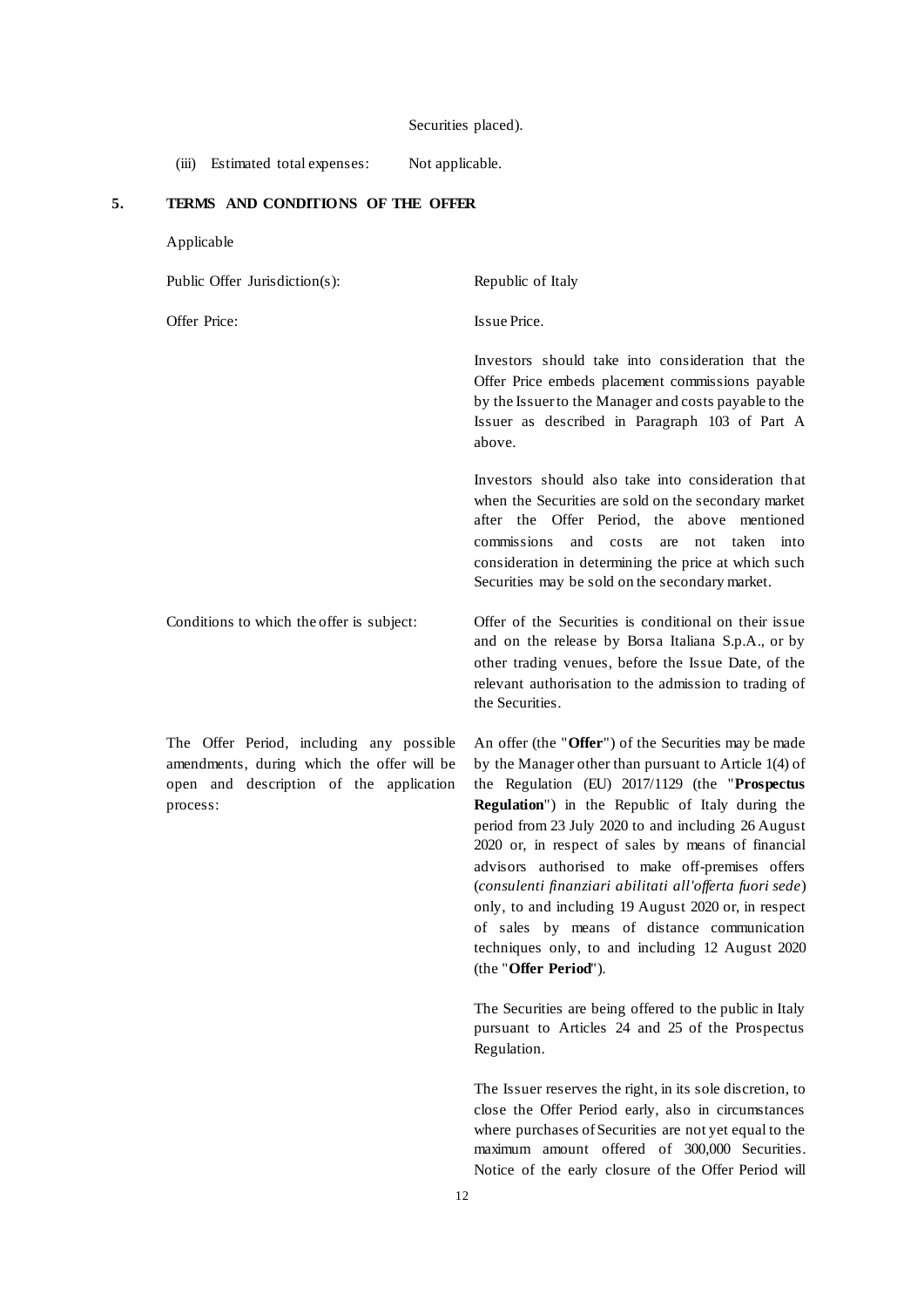be given by the Issuer by publication on the website of the Issuer and the Manager. The early closure of the Offer will become effective from the date specified in such notice.

The Issuer reserves the right, in its sole discretion, to revoke or withdraw the Offer and the issue of the Securities at any time prior to the Issue Date. Notice of revocation/withdrawal of the Offer will be given by publication of such notice on the website of the Issuer and the Manager. Revocation/withdrawal of the Offer will be effective upon publication. Upon revocation/withdrawal of the Offer, all subscription applications will become void and of no effect, without further notice.

The Issuer reserves the right to postpone the closure of the Offer Period, in order to extend the Offer Period. Notice of the postponement of the closure of the Offer Period will be given by the Issuer by publication on the website of the Issuer and the Manager.

During the Offer Period, prospective investors may subscribe the Securities during normal Italian banking hours at the offices (*filiali*) of the Manager by filling in, duly executing (also by appropriate attorneys) and delivering a specific acceptance form (the "**Acceptance Form**") (*Scheda di Adesione*).

The Acceptance Form is available at each Manager's office.

Subscription of the Securities may also be made by means of financial advisors authorised to make offpremises offers (*consulenti finanziari abilitati all'offerta fuori sede*).

Subscription of the Securities may also be made by means of distance communication techniques.

There is no limit to the subscription application which may be filled in and delivered by the same prospective investor.

The subscription requests can be revoked by the potential investors through a specific request made at the office of the Manager which has received the relevant subscription forms within 26 August 2020 also in case of early closure, or within the last day of the Offer Period as postponed in the event of an extension of the Offer.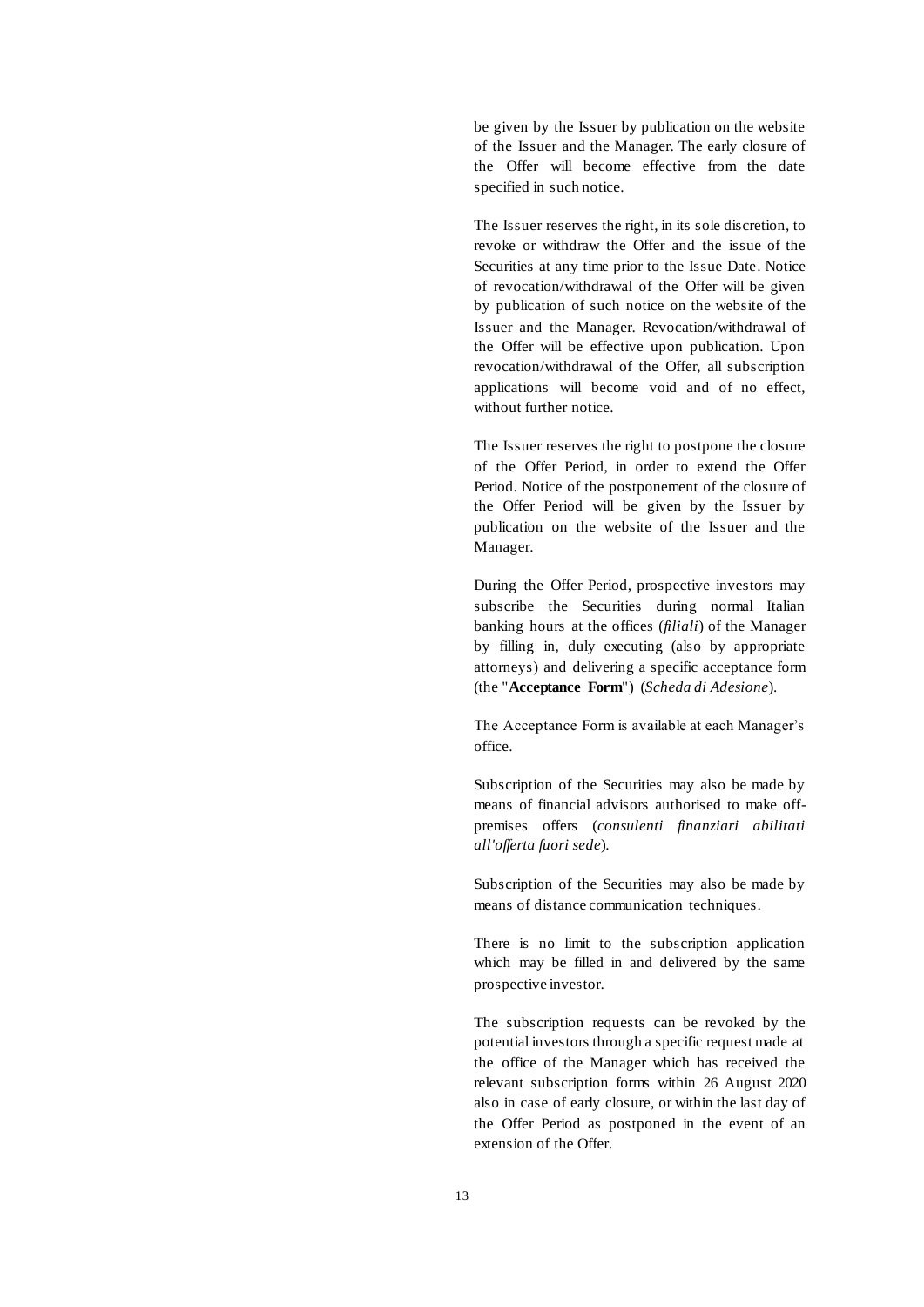Once the revocation terms are expired, the subscription of the Securities is irrevocable.

In addition to what stated above, in respect of subscription of the Securities made by means of financial advisors authorised to make off-premises offers (*consulenti finanziari abilitati all'offerta fuori sede*), subscription will be effective only after seven days following completion of the subscription form; by this deadline investor is fully entitled, at no cost and fees, to revoke its subscription by notice to the Manager and/or the financial advisor authorised to make off-premises offers (*consulente finanziario abilitato all'offerta fuori sede*).

Finally, in respect of subscription of the Securities made by means of distance communication techniques, subscription will be effective only after 14 days following completion of the subscription form; by this deadline investor classified as Consumer ("*Consumatore*") pursuant to article *67 duodecies* of Italian Legislative Decree 206/2005 ("*Codice del Consumo*"), is fully entitled, at no cost and fees, to revoke its subscription by notice to the Manager.

The Issuer may in certain circumstances, including but not limited to the filing of a supplement to the Base Prospectus, postpone the Issue Date.

In the event that the Issuer gives notice that the Issue Date shall be postponed from 31 August 2020 to the other date specified in the relevant notice (which will fall within a period of five Business Days following 31 August 2020), investors will be entitled, at no cost and fees, to revoke their subscription within three Business Days before the postponed Issue Date.

Details of the minimum and/or maximum amount of the application: The Securities may be subscribed in a minimum lot of no. 1 Security (the "**Minimum Exercise Amount**") and an integral number of Securities higher than the Minimum Exercise Amount and

> There is no maximum amount of application within the maximum number of Securities offered of 300,000 Securities.

being an integral multiple of 1.

The Issuer reserves the right to increase, during the Offer Period, the maximum amount of Securities offered. The Issuer shall forthwith give notice of any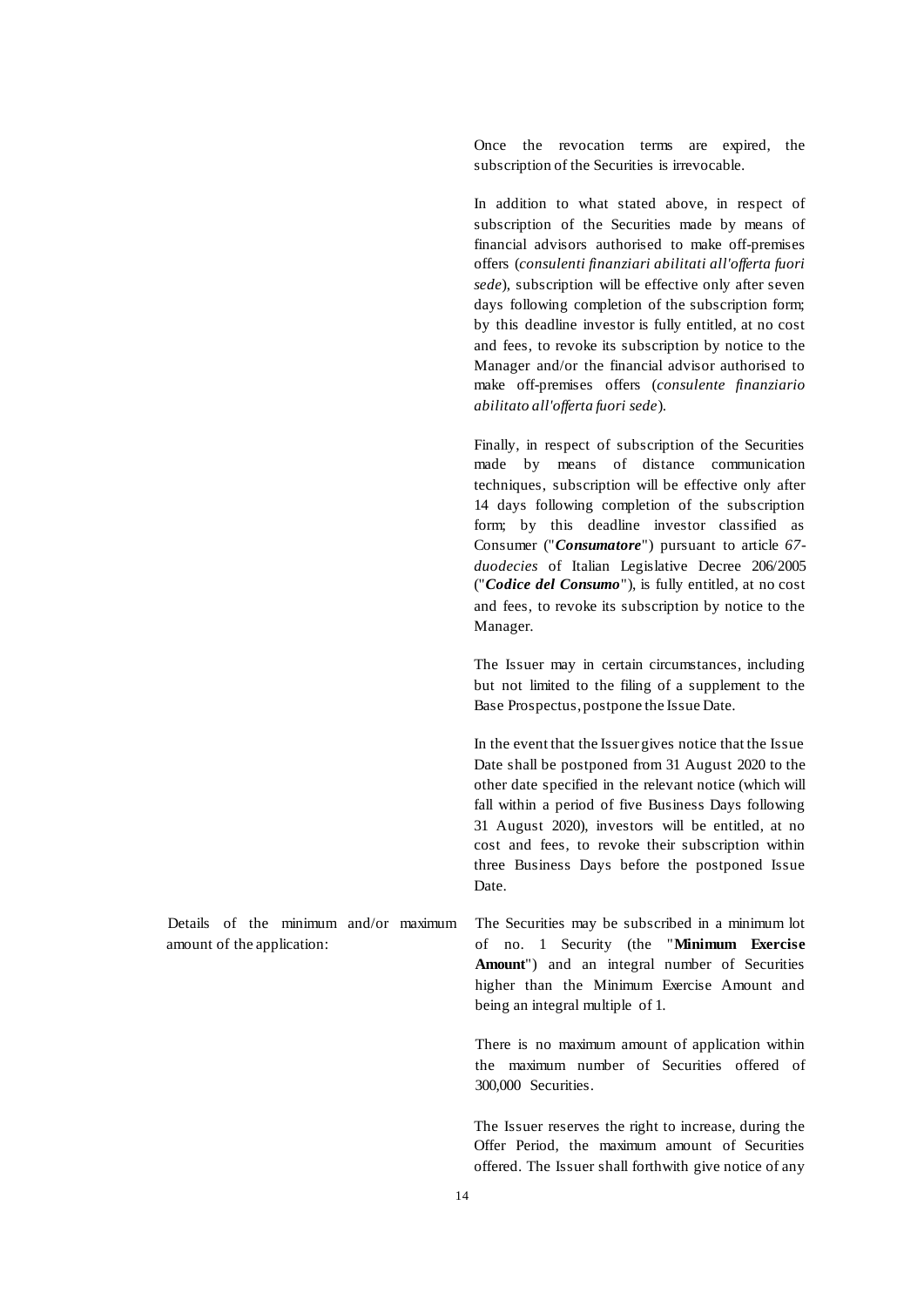| Description<br>of possibility to<br>reduce<br>subscriptions<br>and manner for refunding                                                                | Not applicable                                                                                                                                                                                                                                                                                                                                                                   |
|--------------------------------------------------------------------------------------------------------------------------------------------------------|----------------------------------------------------------------------------------------------------------------------------------------------------------------------------------------------------------------------------------------------------------------------------------------------------------------------------------------------------------------------------------|
| amounts paid in excess by applicants:<br>Details of the method and time limits for<br>paying up and delivering the Securities:                         | The total consideration for the Securities subscribed<br>must be made by the investor on the Issue Date to<br>the Manager's office which has received the relevant<br>Acceptance Form.                                                                                                                                                                                           |
|                                                                                                                                                        | The Securities will be delivered on the Issue Date,<br>subsequent to the payment of the Offer Price, to<br>potential Securityholders in the deposit accounts<br>held, directly or indirectly, by the Manager at<br>Euroclear and/or Clearstream.                                                                                                                                 |
| Manner in and date on which results of the<br>offer are to be made public:                                                                             | Not later than 5 days on which the TARGET2<br>System is open following the Issue Date (as<br>postponed) the Issuer will notify the public of the<br>results of the Offer through a notice published on the<br>website of the Issuer.                                                                                                                                             |
| Procedure for exercise of any right of pre-<br>emption, negotiability of subscription rights<br>and treatment of subscription rights not<br>exercised: | Not applicable                                                                                                                                                                                                                                                                                                                                                                   |
| Whether tranche(s) have been reserved for<br>certain countries:                                                                                        | The Securities will be offered to the public only in<br>Italy.                                                                                                                                                                                                                                                                                                                   |
|                                                                                                                                                        | Qualified investors, as defined in Article 2 (e) of the<br>Prospectus Regulation, are allowed to subscribe any<br>Securities.                                                                                                                                                                                                                                                    |
| Process for notifying to applicants of the<br>amount allotted and an indication whether                                                                | The Manager shall notify applicants with amounts<br>allotted.                                                                                                                                                                                                                                                                                                                    |
| dealing may begin before notification is made:                                                                                                         | Subscription applications will be satisfied until<br>reaching the maximum number of Securities offered<br>of 300,000 Securities and thereafter the Manager<br>will immediately suspend receipt of further<br>subscription applications and the Offer Period will<br>be closed early by the Issuer.                                                                               |
|                                                                                                                                                        | <b>Before</b><br>the Issue Date, in the event that,<br>notwithstanding the above, the aggregate amount of<br>Securities requested to be subscribed exceed the<br>maximum number of Securities offered of 300,000<br>Securities, the Lead Manager will allot the Securities<br>in accordance with allotment criteria so to assure<br>transparency and equal treatment amongst all |

such increase by publication of a notice on the

website of the Issuer and the Manager.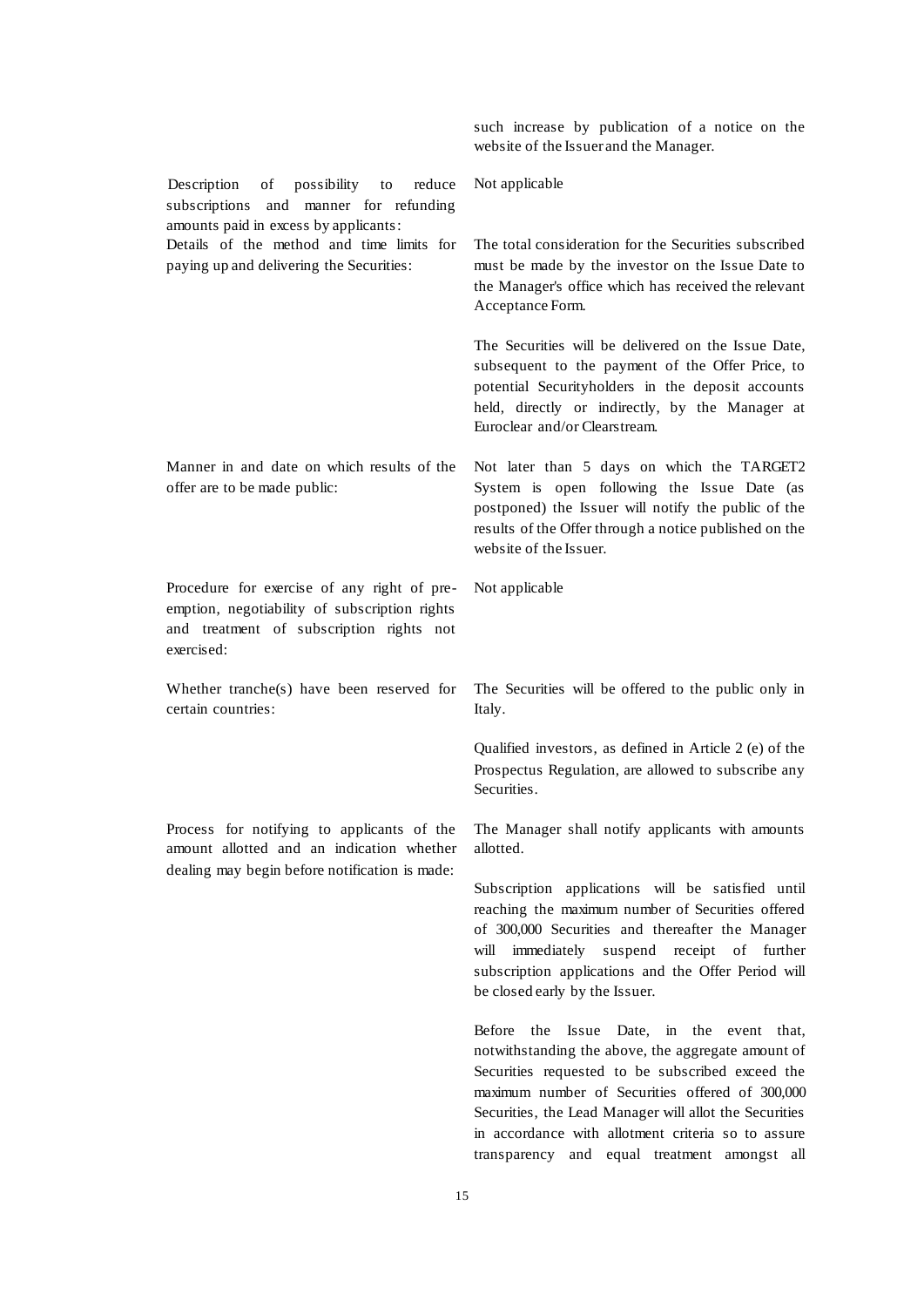|    |       |                                                                                                                                                                                            | potential subscribers thereof.                                                                                                                                                                                                                                               |  |  |
|----|-------|--------------------------------------------------------------------------------------------------------------------------------------------------------------------------------------------|------------------------------------------------------------------------------------------------------------------------------------------------------------------------------------------------------------------------------------------------------------------------------|--|--|
|    |       | Amount of any expenses and taxes charged to<br>the subscriber or purchaser:                                                                                                                | No expenses and duties will be charged by the Issuer<br>to the subscribers of the Securities.                                                                                                                                                                                |  |  |
|    |       |                                                                                                                                                                                            | Investors should take into consideration that the<br>Offer Price embeds placement commissions payable<br>by the Issuer to the Manager and costs payable to the<br>Issuer as described in Paragraph 103 of Part A.                                                            |  |  |
|    |       | Consent to use of Base Prospectus:                                                                                                                                                         | Not applicable.                                                                                                                                                                                                                                                              |  |  |
| 6. |       | <b>DISTRIBUTORS</b>                                                                                                                                                                        |                                                                                                                                                                                                                                                                              |  |  |
|    | (i)   | Name(s) and address(es), to the extent<br>known to the Issuer, of the Distributors<br>in the various countries where the offer<br>takes place:                                             | See paragraph 103 of Part A.                                                                                                                                                                                                                                                 |  |  |
|    | (ii)  | Name and address of the co-ordinator(s)<br>of the global offer and of single parts of<br>the offer:                                                                                        | The Manager will also act as lead manager of the<br>placement (Responsabile del Collocamento as<br>defined under article 93-bis of the Legislative<br>Decree of 24 February 1998, n. 58, as subsequently<br>amended (the "Financial Services Act")) (the<br>"Lead Manager"). |  |  |
|    | (iii) | Name and address of any paying agents<br>and depository agents in each country<br>(in addition to the Principal Security<br>Agent):                                                        | Not applicable.                                                                                                                                                                                                                                                              |  |  |
|    | (iv)  | Entities agreeing to underwrite the issue<br>on a firm commitment basis, and entities<br>agreeing to place the issue without a<br>firm commitment or under "best efforts"<br>arrangements: | The Issuer and the Manager have agreed under a<br>placement agreement (the "Placement Agreement")<br>that the Manager will place the Securities without a<br>firm commitment.                                                                                                |  |  |
|    | (v)   | Date of signing of the placement<br>agreement                                                                                                                                              | The Placement Agreement will be dated on or about<br>22 July 2020.                                                                                                                                                                                                           |  |  |

# **7. POST-ISSUANCE INFORMATION**

The Issuer does not intend to provide post-issuance information except if required by any applicable laws and regulations.

# **8. OPERATIONAL INFORMATION**

| (i)   | ISIN Code:                                                                          | XS2208044706 |
|-------|-------------------------------------------------------------------------------------|--------------|
| (ii)  | Common Code:                                                                        | 220804470    |
| (iii) | Any clearing system(s) other than Not applicable<br>Euroclear Bank S.A./N.V.<br>and |              |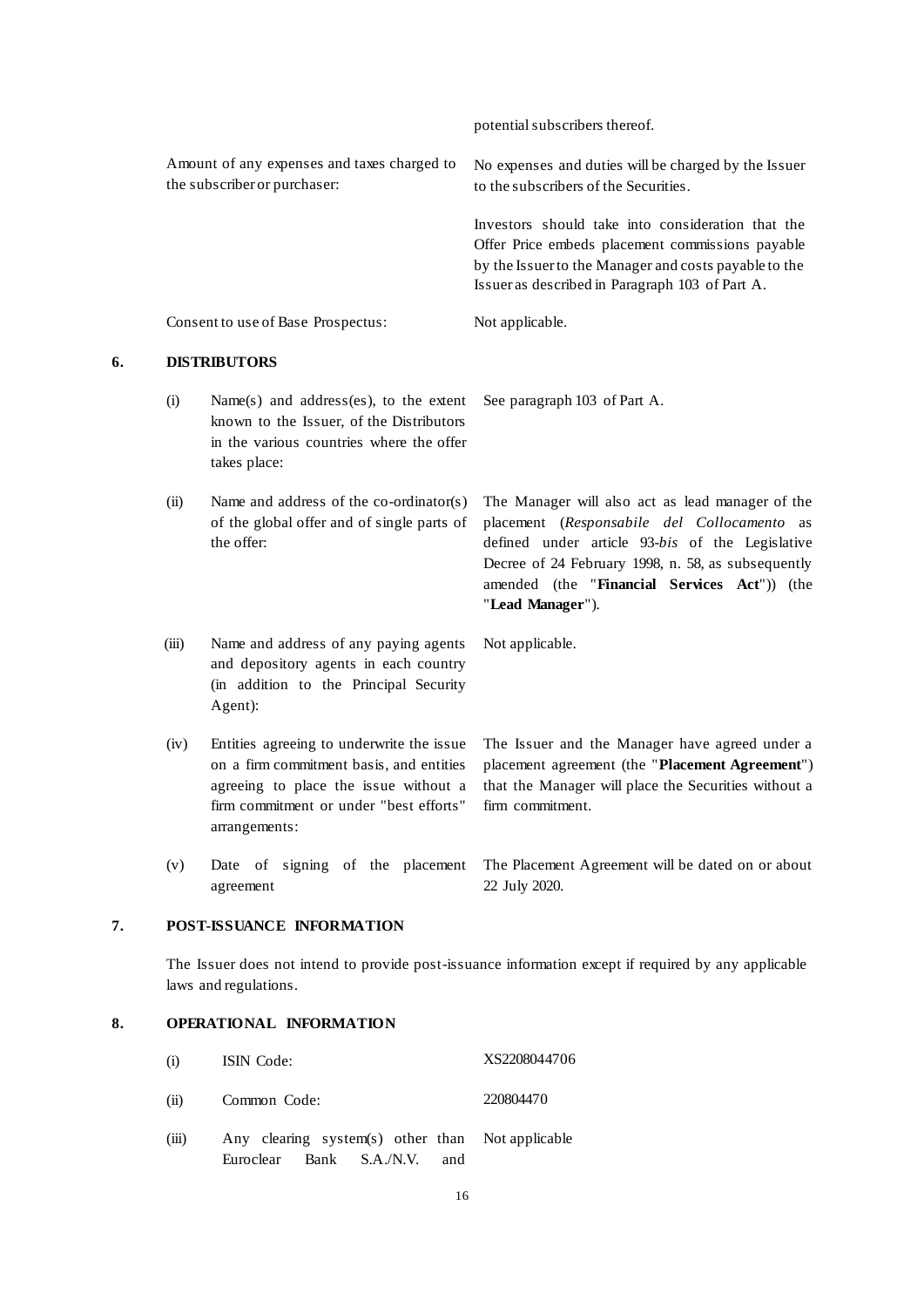Clearstream Banking, S.A., relevant address(es), and relevant identification number(s):

Security Agents:

(iv) Names and addresses of initial BNP Paribas Securities Services, Luxembourg branch 60, avenue J.F. Kennedy Luxembourg L – 2085 Luxembourg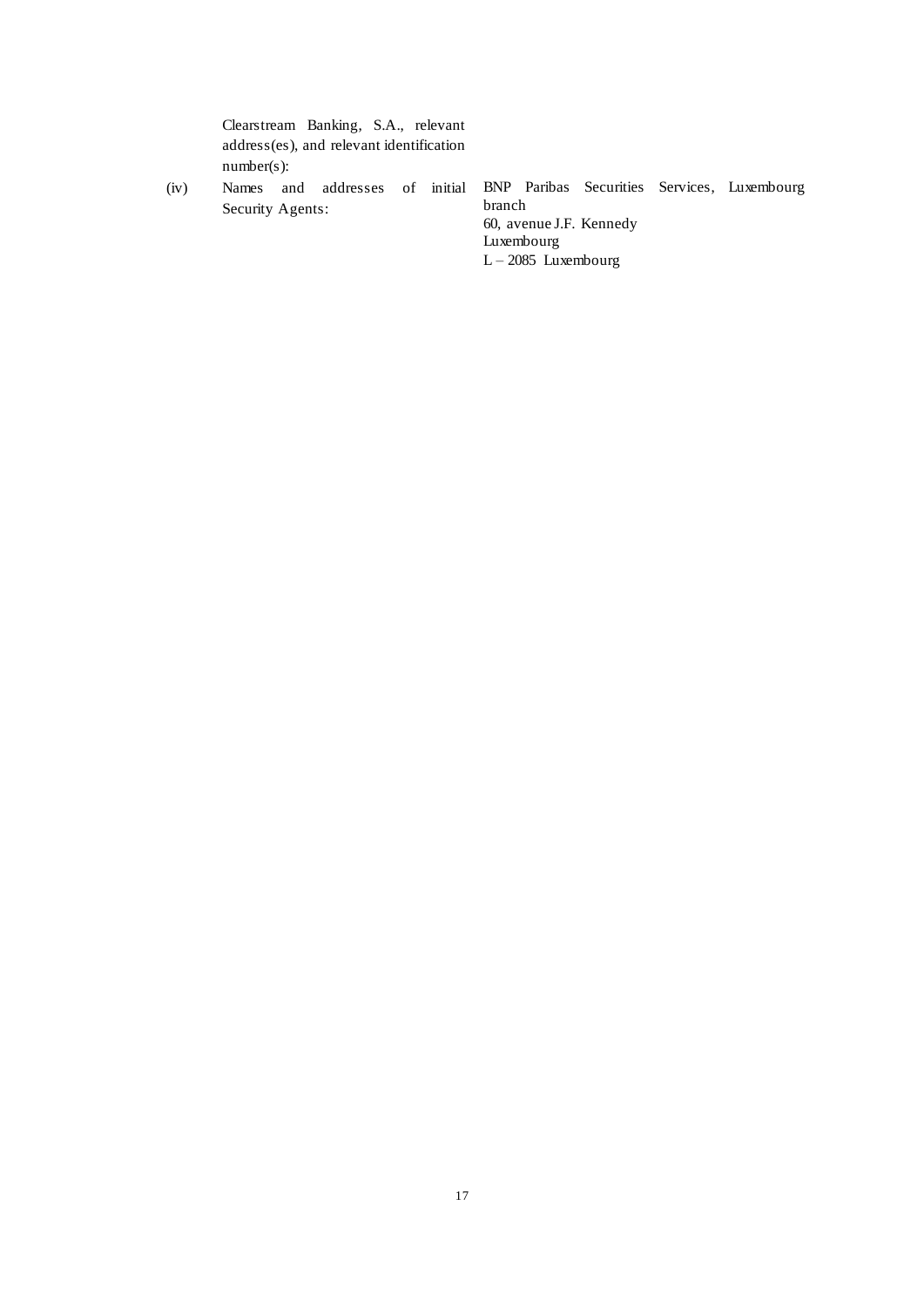# **PART C – ISSUE SPECIFIC SUMMARY OF THE SECURITIES**

**Section 1 – Introduction containing warnings Securities**: STANDARD LONG AUTOCALLABLE BARRIER DIGITAL CERTIFICATES WITH MEMORY EFFECT on Repsol S.A. Share due 29.08.2025 (ISIN Code XS2208044706)

**Issuer**: Intesa Sanpaolo S.p.A. (**Intesa Sanpaolo**, the **Bank** or the **Issuer**)

Address: Piazza San Carlo 156, 10121 Turin, Italy

Phone number: +39 011555

Website: www.intesasanpaolo.prodottiequotazioni.com

Legal Entity Identifier (LEI): 2W8N8UU78PMDQKZENC08

**Competent authority**: *Commission de Surveillance du Secteur Financier* (**CSSF**), 283, route d'Arlon L-1150 Luxembourg. Phone number: (+352) 26 25 1 - 1

**Date of approval of the Base Prospectus**: Warrants and Certificates Programme IMI CIB approved by the CSSF on 12 June 2020.

This Summary should be read as an introduction to the Base Prospectus.

Any decision to invest in the Securities should be based on consideration of the Base Prospectus as a whole by the investor. Investors could lose all or part of the invested capital.

Where a claim relating to the information contained in the Base Prospectus is brought before a court, the plaintiff investor might, under the national legislation of the Member States, have to bear the costs of translating the Base Prospectus (including any supplements as well as the Final Terms) before the legal proceedings are initiated.

Civil liability attaches only to those persons who have tabled the Summary including any translation thereof, but only if the Summary is misleading, inaccurate or inconsistent when read together with the other parts of the Base Prospectus, or it does not provide, when read together with the other parts of the Base Prospectus, all necessary key information in order to aid investors when considering whether to invest in the Securities.

#### **You are about to purchase a product that is not simple and may be difficult to understand.**

# **Section 2 – Key information on the Issuer**

**Who is the issuer of the securities?**

The Issuer is Intesa Sanpaolo S.p.A., registered with the Companies' Registry of Turin under registration number 00799960158 and with the National Register of Banks under no. 5361 and is the parent company of "Gruppo Intesa Sanpaolo". Intesa Sanpaolo S.p.A. operates subject to the Banking Law.

#### **Domicile and legal form, its LEI, the law under which it operates and its country of incorporation**

Intesa Sanpaolo's Legal Entity Identification number (LEI) is 2W8N8UU78PMDQKZENC08.

The Issuer is an Italian bank established as a company limited by shares (*società per azioni*).

The registered and administrative office of the Issuer is Piazza San Carlo 156, 10121 Turin, Italy.

The Issuer is incorporated and carries out its business under Italian law. The Issuer, both as a bank and as is the parent company of "Gruppo Intesa Sanpaolo", is subject to the Bank of Italy's and European Central Bank's prudential supervision.

# **Principal activities**

The Issuer is a banking institution engaged in investment banking activities. The Issuer offers a wide range of capital marke ts, investment banking and special lending services to a diversified client base including banks, companies, institutional invest ors, entities and public bodies. The Issuer is the parent company of the "Gruppo Intesa Sanpaolo" which operates through six divisions: the Banca dei Territori division, the Corporate and Investment Banking division, the International Subsidiary Banks division, the Private Banking division, the Asset Management division and the Insurance Division.

# **Major shareholders, including whether it is directly or indirectly owned or controlled and by whom**

As of 14 May 2020, the shareholder structure of the Issuer was composed as follows (holders of shares exceeding 1%): Compagnia di San Paolo (ordinary shares: 1,188,947,304; owned: 6.790%); BlackRock Inc. (ordinary shares: 877,055,829; owned: 5.009%); Fondazione Cariplo (ordinary shares: 767,029,267; owned: 4.381%); JPMorgan Chase & Co. (ordinary shares: 441,917,944; owned: 2.524%); Fondazione Cariparo (ordinary shares: 354,111,188; owned: 2.022%); Norges Bank (ordinary shares: 350,384,917; owned: 2.001%); Fondazione CR Firenze (ordinary shares: 323,653,747; owned: 1.848%) and Fondazione Carisbo (ordinary shares: 243,955,012; owned: 1.393%).

#### **Identity of its key managing directors**

The managing director of the Issuer is Carlo Messina (Chief Executive Officer).

#### **Identity of its auditors**

KPMG S.p.A., with registered office at Via V. Pisani, 25, 20121 Milan, was appointed by the Issuer as its independent auditor to audit its financial statements for the period 2012-2020.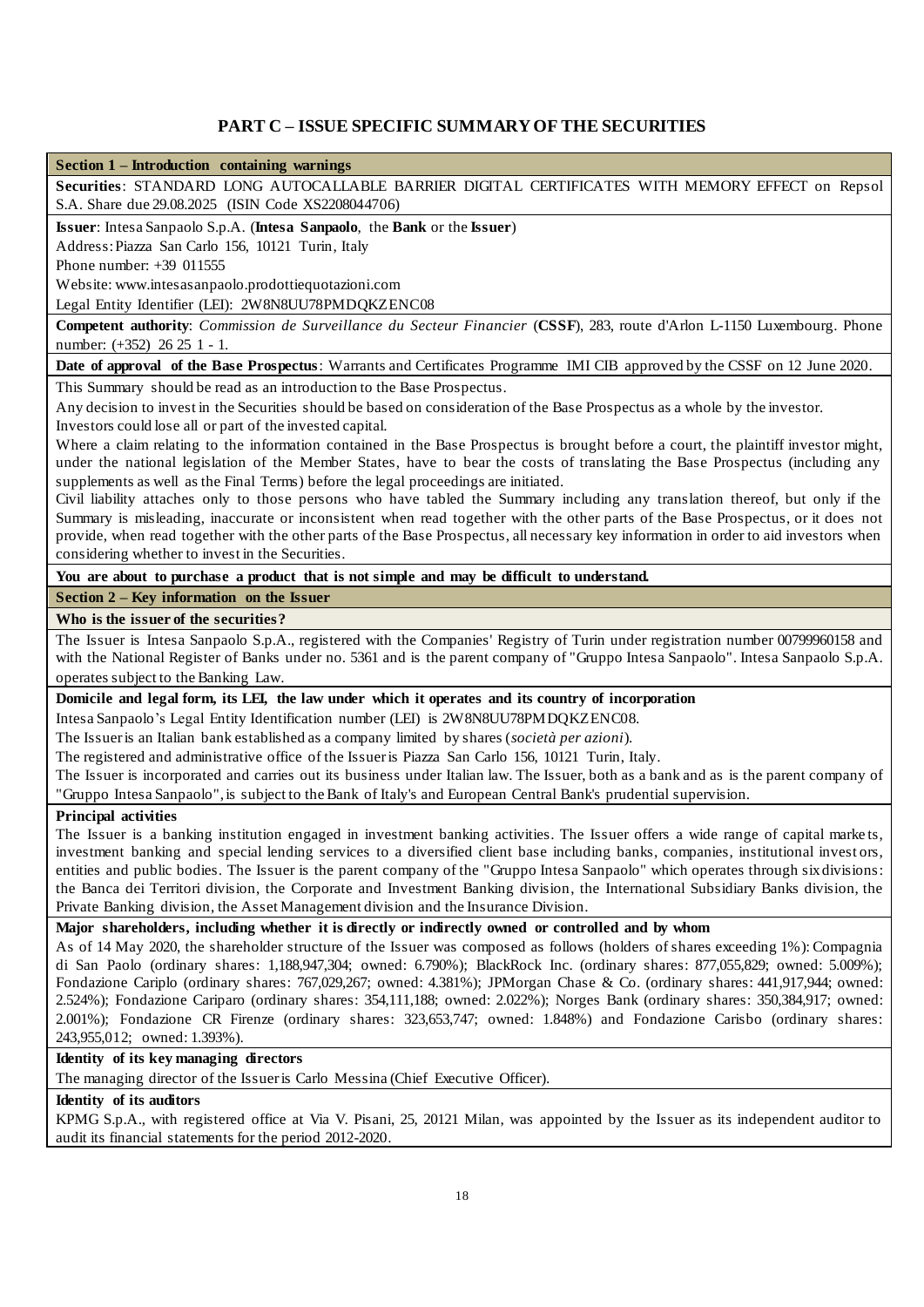| What is the key financial information regarding the Issuer? <sup>1</sup> |                               |          |          |                               |
|--------------------------------------------------------------------------|-------------------------------|----------|----------|-------------------------------|
|                                                                          | Consolidated Income statement |          |          |                               |
|                                                                          | As for the year ended         |          |          | As for the three months ended |
| EUR millions, except where indicated                                     | 31.12.19                      | 31.12.18 | 31.03.20 | 31.03.19                      |
|                                                                          | Audited                       |          |          | <b>Unaudited</b>              |
| Interest margin                                                          | 6,924                         | 7,342    | 1,741    | 1,736                         |
| Net fee and commission income                                            | 7,499                         | 7,525    | 1,758    | 1,773                         |
| Profits (Losses) on trading                                              | 506                           | 445      | (134)    | 109                           |
| Net losses/recoveries for credit risks                                   | (2,201)                       | (2,509)  | (388)    | (412)                         |
| Net income from banking and insurance<br>activities                      | 15,742                        | 15,048   | 4,413    | 3,910                         |
| Parent Company's net income (loss)                                       | 4,182                         | 4,050    | 1,151    | 1,050                         |

|                                                                                     | <b>Consolidated Balance Sheet</b> |          |                                    |          |                                                                                                                                                  |  |  |
|-------------------------------------------------------------------------------------|-----------------------------------|----------|------------------------------------|----------|--------------------------------------------------------------------------------------------------------------------------------------------------|--|--|
|                                                                                     | As for the year ended             |          | As for the three months/year ended |          | Value as outcome from<br>the Supervisory Review<br>and Evaluation Process<br>('SREP'<br>31.12.2019,<br>Transitional<br>Arrangement) <sup>2</sup> |  |  |
| EUR millions, except<br>where indicated                                             | 31.12.19                          | 31.12.18 | 31.03.20                           | 31.12.19 |                                                                                                                                                  |  |  |
|                                                                                     | Audited                           |          | <b>Unaudited</b>                   | Audited  |                                                                                                                                                  |  |  |
| Total assets                                                                        | 816,102                           | 787,790  | 847,901                            | 816,102  | not applicable                                                                                                                                   |  |  |
| Senior debt<br>(securities issued)                                                  | 75,569                            | 71,278   | 72,306                             | 75,569   | not applicable                                                                                                                                   |  |  |
| Subordinated debt<br>(securities issued)                                            | 9,308                             | 10,782   | 9,615                              | 9,308    | not applicable                                                                                                                                   |  |  |
| Financial assets<br>measured at<br>amortised cost-<br>Loans to customers            | 418,788                           | 407,196  | 431,619                            | 418,788  | not applicable                                                                                                                                   |  |  |
| <b>Financial liabilities</b><br>measured at<br>amortised cost - Due<br>to customers | 331,181                           | 323,900  | 344,067                            | 331,181  | not applicable                                                                                                                                   |  |  |
| Share capital                                                                       | 9,086                             | 9,085    | 9,086                              | 9,086    | not applicable                                                                                                                                   |  |  |
| Non performing loans                                                                | 14,222                            | 16,591   | 14,001                             | 14,222   | not applicable                                                                                                                                   |  |  |
| Common Equity Tier<br>1 capital (CET1) ratio<br>(% )                                | 13.9%                             | 13.5%    | 14.2%                              | 13.9%    | 8.96%                                                                                                                                            |  |  |

<sup>&</sup>lt;sup>1</sup> Figures respectively from the consolidated annual financial statements of Intesa Sanpaolo as at and for the year ended 31 December, 2019 and from the consolidated financial statements of Intesa Sanpaolo as at and for the three months ended 31 March 2020.<br><sup>2</sup> Applying the new regulatory measure introduced by the ECB and effective from 12 March 2020, the overall capital requirement th

in terms of Common Equity Tier 1 ratio and 12.62% in terms of Total Capital Ratio.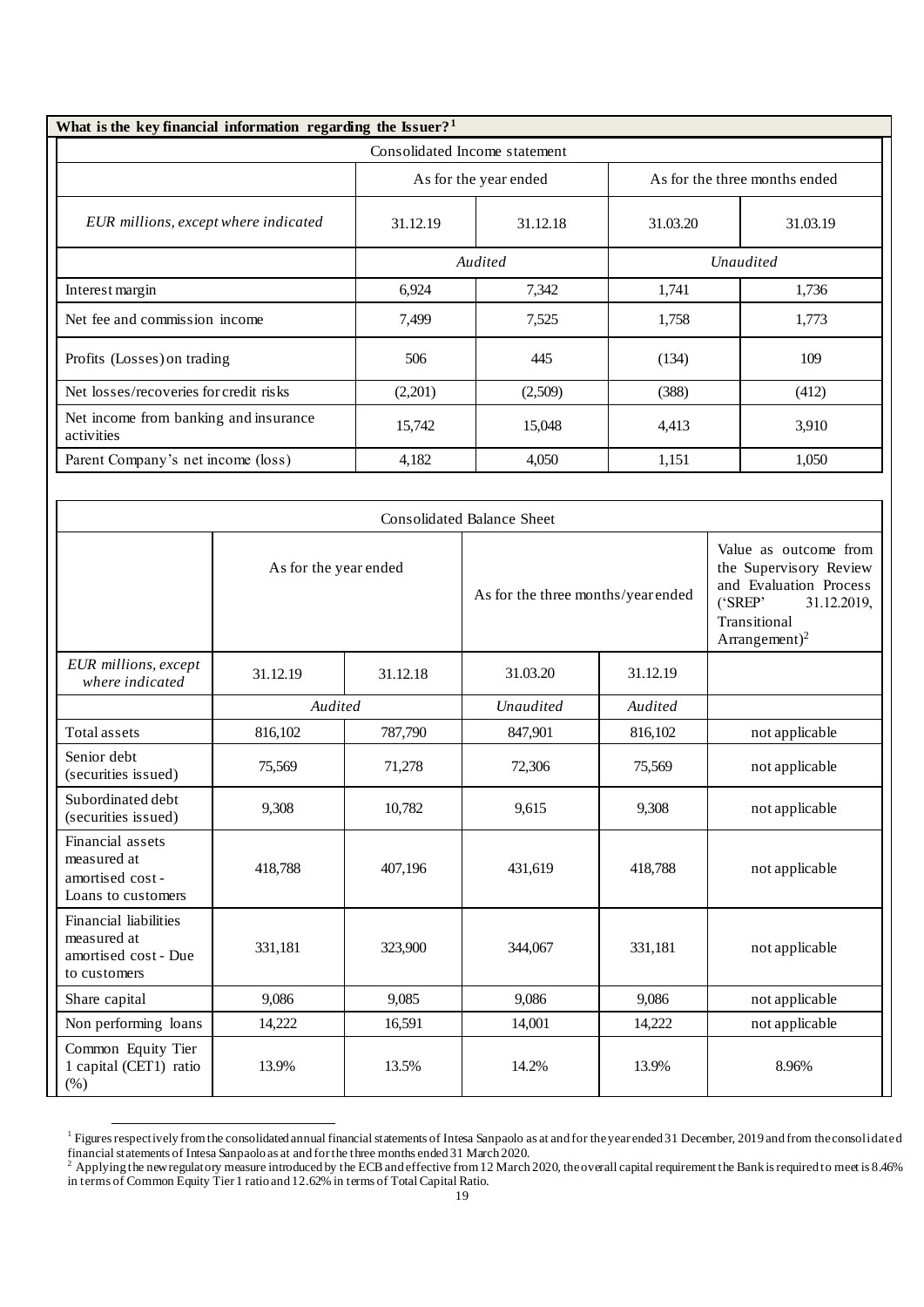| <b>Total Capital Ratio</b>                                                   | 17.7% | 17.7% | 18.5% | 17.7% | 12.46%         |
|------------------------------------------------------------------------------|-------|-------|-------|-------|----------------|
| Leverage Ratio<br>calculated under<br>applicable regulatory<br>framework (%) | 6.7%  | 6.3%  | 6.6%  | 6.7%  | not applicable |

# **What are the key risks that are specific to the Issuer?**

## *Risk exposure to debt Securities issued by sovereign States*

Intesa Sanpaolo is exposed towards governments, with particular reference to the Republic of Italy, and other public bodies in Europe and outside the Eurozone. The market tensions regarding government bonds and their volatility, as well as Italy's rating downgrading or the forecast that such downgrading may occur, might have negative effects on the assets, the economic and/or financial situation, the operational results and the perspectives of the Bank.

# *Risks related to legal proceedings*

The risk arising from legal proceedings consists of the possibility of the Bank being obliged to pay any sum in case of unfavourable outcome.

## *Risks related to the economic/financial crisis and the impact of current uncertainties of the macro -economic context*

The future development in the macro-economic context may be considered as a risk as it may produce negative effects and trends in the economic and financial situation of the Bank and/or the Group. Any negative variations of the factors described hereafter, in particular during periods of economic-financial crisis, could lead the Bank and/or the Group to suffer losses, increases of financing costs, and reductions of the value of the assets held, with a potential negative impact on the liquidity of the Bank and/or t he Group and its financial soundness. The outlook for global economic growth shows significant vulnerabilities and downside risks, primarily relating to the uncertainty of the recovery of trade and global manufacturing and geopolitical tensions, which remain high. In addition, the spread of COVID-19, with its implications for public health, the economy and trade, may have a significant dampening effect on global growth.

# *Credit Risk*

The economic and financial activity and soundness of the Bank depend on the degree of credit relia bility of its clients. The Bank is exposed to the traditional risks related to credit activity. Therefore, the clients' breach of the agreements entered into an d of their underlying obligations, or any lack of information or incorrect information provided by them as to their respective financial and credit position, could have negative effects on the economic and/or financial situation of the Bank.

## *Market Risk*

The market risk is the risk of losses in the value of financial instruments, including the securities of sovereign States held by the Bank, due to the movements of market variables (by way of example and without limitation, interest rates, prices of securitie s, exchange rates), which could determine a deterioration of the financial soundness of the Bank and/or the Group. Such deterioration could be produced either by negative effects on the income statement deriving from positions held for trading purposes, or from negative changes in the FVOCI (Fair Value through Other Comprehensive Income) reserve, generated by positions classified as financial Activities evaluated at fair value, with an impact on the overall profitability .

## *Liquidity Risk of Intesa Sanpaolo*

The liquidity risk is the risk that the Bank is not able to satisfy its payment obligations at maturity, both due to the inability to raise funds on the market (funding liquidity risk) and of the difficulty to disinvest its own assets (market liquidity risk).

## *Operational risk*

The Bank is exposed to several categories of operational risk which are intrinsic to its business, among which those mentioned herein, by way of example and without limitation: frauds by external persons, frauds or losses arising from the unfaithfulnes s of the employees and/or breach of control procedures, operational errors, defects or malfunctions of computer or telecommunication systems, computer virus attacks, default of suppliers with respect to their contractual obligations, terrorist attacks and na tural disasters. The occurrence of one or more of said risks may have significant negative effects on the business, the operational results and the economic and financial situation of the Bank.

## *Regulatory framework*

The Bank is subject to a complex and strict regulation, as well as to the supervisory activity performed by the relevant institutions (in particular, the European Central Bank, the Bank of Italy and CONSOB). Both the aforementioned regulation and supervisory activity are subject, respectively, to continuous updates and practice developments. Furthermore, as a listed Bank, the Bank is required to comply with further provisions issued by CONSOB. The Bank, besides the supranational and national rules and the primary or regulatory rules of the financial and banking sector, is also subject to specific Rules on anti-money laundering, usury and consumer protection. Although the Bank undertakes to comply with the set of rules and regulations, any changes of the rules and/or changes of the interpretation and/or implementation of the same by the competent authorities could give rise to new burdens and obligations for the Bank, with possible negative impacts on the operational results and the economic and financial situation of the Bank.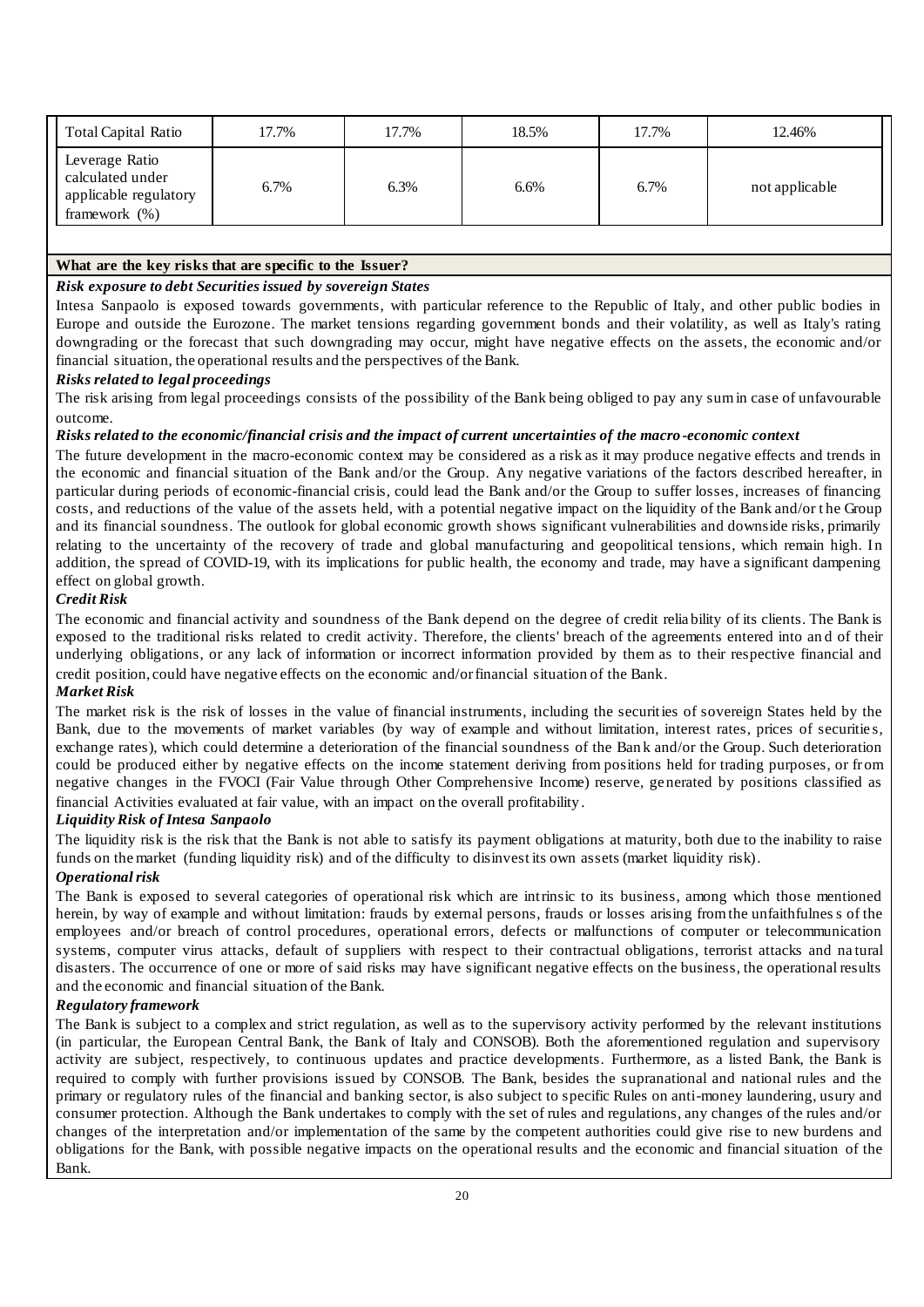#### **Section 3 – Key information on the Securities**

#### **Type, class and ISIN**

The Securities are Certificates. The Securities are issued in bearer form ("**Bearer Securities**").

The Certificates are cash settled.

The ISIN of the Certificates is XS2208044706

# **Currency, denomination, and term of the securities**

The issue price of the Certificates is equal to EUR 100 (the "**Issue Price**").

The Securities are issued in EUR (the "**Issue Currency**").

The Settlement Currency is EUR.

Each Certificate shall be automatically exercised on the Exercise Date. The Exercise Date and Settlement Date is 29 August 2025. Otherwise, they may be redeemed before the Exercise Date upon the occurrence of an Early Redemption Event.

#### **Rights attached to the securities**

The Certificates and any non-contractual obligations arising out of or in connection with the Certificates will be governed by, and shall be construed in accordance with, English Law.

The Certificates entitle its holder to receive from the Issuer the following amounts.

#### **REMUNERATION AMOUNT**

The Certificates provide for the following remuneration amount.

#### DIGITAL AMOUNT

The Certificates provide for the payment of the Digital Amount upon occurrence of the relevant Digital Event .

The Digital Event will occur if the Reference Value, on the relevant Digital Valuation Period, is higher than or equal to the Digital Level.

The Digital Valuation Periods are: 25 August 2021 (the "**First Digital Valuation Period**"); 25 August 2022 (the "**Second Digital Valuation Period**"); 25 August 2023 (the "**Third Digital Valuation Period**"); 26 August 2024 (the "**Fourth Digital Valuation Period**") and 27 August 2025 (the "**Fifth Digital Valuation Period**").

The Digital Level is equal to 70% of the Initial Reference Value (the "**Digital Level**") in relation to each Digital Valuation Period.

The Digital Amount is equal to EUR 8.65 in relation to each Digital Valuation Period.

In relation to the Digital Amounts, the following effect applies:

#### *Memory Effect*

If the Reference Value on the following dates: 25 August 2022 (the "**First Memory Valuation Period**"); 25 August 2023 (the "**Second Memory Valuation Period**"); 26 August 2024 (the "**Third Memory Valuation Period**"); 27 August 2025 (the "**Fourth Memory Valuation Period**"), is higher than or equal to 70% of the Initial Reference Value (the "**Memory Level**"), the investor will receive the previously unpaid Digital Amounts (except where such Digital Amounts were already paid due to the occurrence of a Digital Event in a previous Digital Valuation Period).

# *\*\*\*\**

#### **EARLY REDEMPTION AMOUNT**

The Certificates provide the possibility of an automatic early redemption if an Early Redemption Event has occurred.

In particular, if the Reference Value on the following dates: 25 August 2021 (the "**First Early Redemption Valuation Period**"); 25 August 2022 (the "**Second Early Redemption Valuation Period**"); 25 August 2023 (the "**Third Early Redemption Valuation Period**"); 26 August 2024 (the "**Fourth Early Redemption Valuation Period**"), is higher than or equal to 100% of the Initial Reference Value (the "**Early Redemption Level**"), the certificate will be automatically redeemed and the Securityholder will receive the payment of the relevant amount, equal to EUR 100 in relation to each Early Redemption Valuation Period (the "**Early Redemption Amount**").

#### *\*\*\*\**

#### **CASH SETTLEMENT AMOUNT**

The Securityholder will receive on the Settlement Date, if an Early Redemption Event has not occurred, for each Minimum Exercise Amount, the payment of the Cash Settlement Amount (if positive) determined as follows.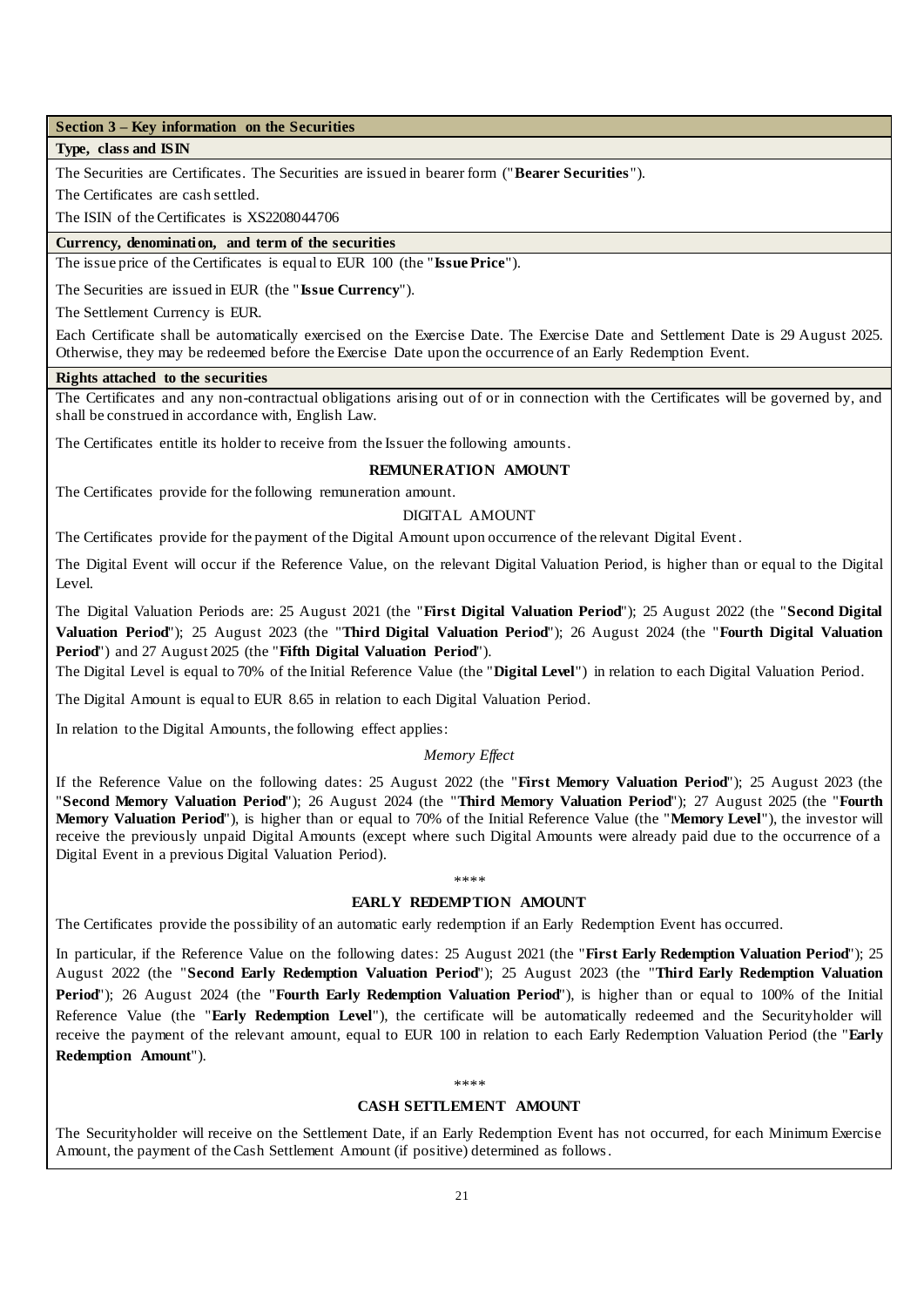#### STANDARD LONG CERTIFICATES

**CALCULATION METHOD IN THE CASE OF POSITIVE AND NEGATIVE PERFORMANCE OF THE UNDERLYING (BARRIER EVENT NOT OCCURRED)**

The investor will receive an amount linked to a percentage of the Initial Reference Value, equal to 100% (the "**Initial Percentage**").

# **CALCULATION METHOD IN THE CASE OF NEGATIVE PERFORMANCE OF THE UNDERLYING** – **(BARRIER EVENT OCCURRED)**

The Barrier Event will occur if on the Valuation Date, the Final Reference Value is lower than the Barrier Level equal to 70% of the Initial Reference Value.

If a Barrier Event has occurred, the Cash Settlement Amount will be linked to the performance of the Underlying (i.e. the inv estment in the Certificate is a direct investment in the Underlying) and therefore will be exposed to the partial or total loss of the capital invested.

*\*\*\*\**

For the purposes of the above the following applies:

For the purposes of the determination of the Digital Event, the Memory Effect and the Early Redemption Event, the Reference Value will be calculated, respectively, on the relevant Digital Valuation Period, on the relevant Memory Valuation Period and on the relevant Early Redemption Valuation Period and is equal to the closing price of the Underlying on such dates.

The Initial Reference Value will be calculated on 28 August 2020 (the "**Determination Date**") and is equal to the closing price of the Underlying on such date.

The Final Reference Value will be calculated on 27 August 2025 (the "**Valuation Date**") and is equal to the closing price of the Underlying on such date.

The Underlying is the Repsol S.A. Share (ISIN Code: ES0173516115, Bloomberg Code: REP SM <Equity>).

In respect of the Underlying, certain historical information (including past performance thereof) may be found on major information providers, such as Bloomberg and Reuters. Information about the Share may be found on the website of the relevant issuer www.repsol.com.

# **Seniority of the securities**

The Certificates constitute direct, unsubordinated, unconditional and unsecured obligations of the Issuer and, unless provide d otherwise by law, rank *pari passu* among themselves and (save for certain obligations required to be preferred by law) rank equally with all other unsecured obligations (other than subordinated obligations, if any) of the Issuer from time to time outstanding.

## **Restrictions on the free transferability**

The Securities will be freely transferable, subject to the offering and selling restrictions in the United States, the European Economic Area under the Prospectus Regulation and the laws of any jurisdiction in which the relevant Securities are offered or sold.

## **Where will the securities be traded?**

Application will be made by the Issuer (or on its behalf) for the Securities to be admitted to trading on the regulated marke t of the Luxembourg Stock Exchange with effect from the Issue Date or a date around the Issue Date.

Application will also be made by the Issuer (or on its behalf) for the Securities to be admitted to trading on the Italian multilateral trading facility EuroTLX, organised and managed by Borsa Italiana S.p.A., which is not a regulated market for the purposes of Directive 2014/65/EU as amended, with effect from the Issue Date or a date around the Issue Date.

After the Issue Date, application may be made to list the Securities on other stock exchanges or regulated markets or to admit to trading on other trading venues as the Issuer may decide.

## **What are the key risks that are specific to the securities?**

## *The Certificates may not be a suitable investment for all investors*

Certificates are complex financial instruments. A potential investor should not invest in Certificates which are complex financial instruments unless it has the expertise (either alone or with the help of a financial adviser) to evaluate how the Certificat es will perform under changing conditions, the resulting effects on the value of the Certificates and the impact this investment will have on the potential investor's overall investment portfolio.

## *General risks and risks relating to the underlying asset or basis of reference*

The Securities involve a high degree of risk, which may include, among others, interest rate, foreign exchange, time value and political risks. Purchasers should be prepared to sustain a partial or total loss of the purchase price of their Securities. Fluctuations in the value of the relevant Underlying will affect the value of the Securities. Purchasers of Securities risk losing their entire investment if the value of the relevant underlying basis of reference does not move in the anticipated direction.

*Loss risk in relation to the investment*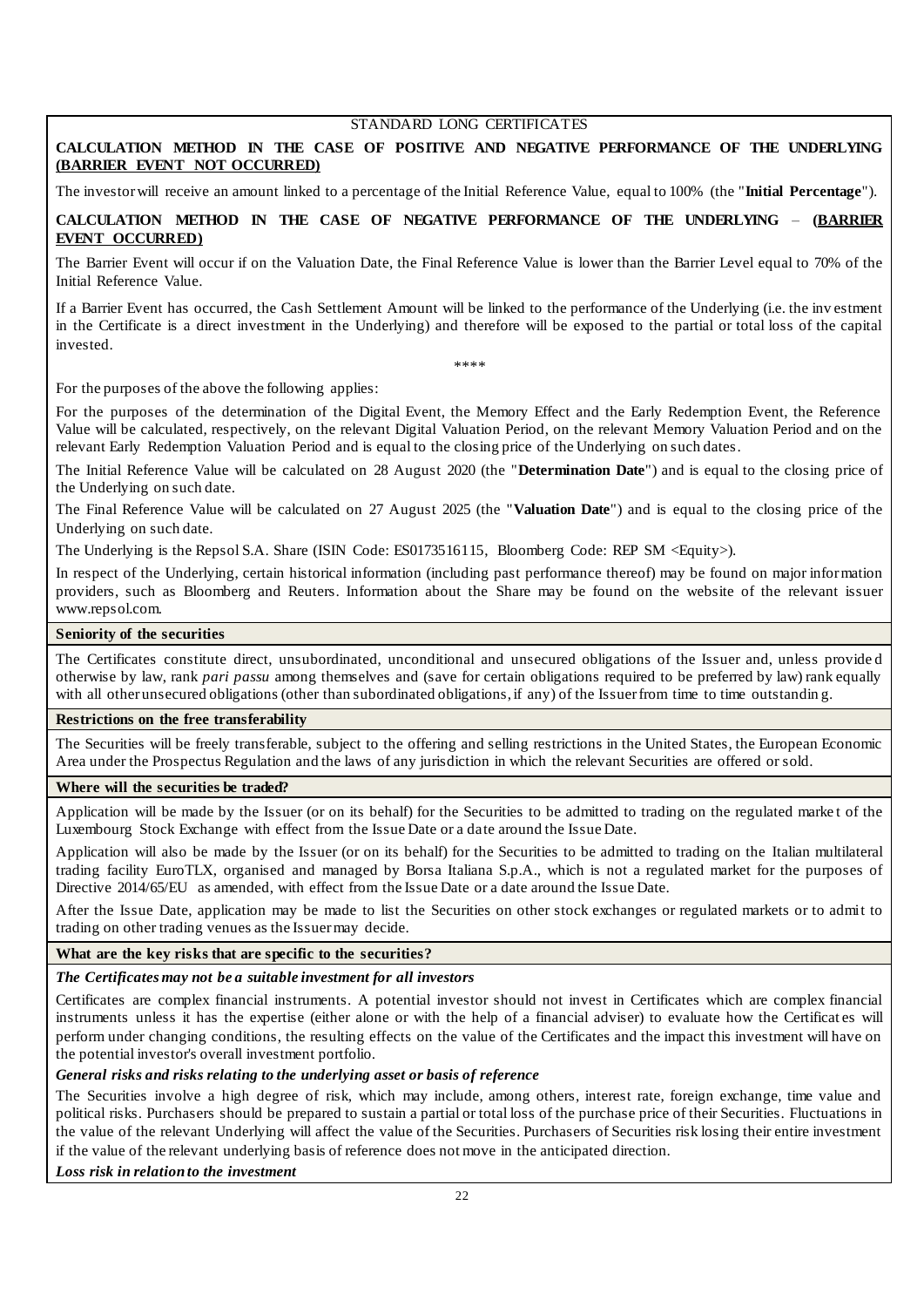The investor shall consider that, in relation to their investment, there is a risk of loss of the capital invested depending on the performance of the underlying asset. In particular, in the event a Barrier Event has occurred, a loss will occur in respect of the capital invested. If the Final Reference Value of the underlying asset is equal to zero, the investor will suffer a total loss of the capital. Moreover, if prior to the exercise the investor decides to terminate the investment in the Certificates, the investor might be subject to the loss of the value of the certificate and, therefore, might be subject to the total or partial loss of the inve stment.

#### *Risk related to the determination method of the Digital Level*

In relation to the Certificates, the Issuer has set, at its own discretion, the Digital Level. The more distant the Digital Level is set in respect of the Initial Reference Value, the greater the possibility that the Digital Event will not occur and therefore that the relevant Digital Amount will not be paid.

# *Risk related to the occurrence of an Early Redemption Event*

If an Early Redemption Event occurs, the Certificates will be redeemed earlier than the Exercise Date (and therefore terminat ed). In such case, the Securityholders will receive the relevant Early Redemption Amount on the relevant Early Payment Date and no other amounts will be paid. The Early Redemption Amount is an amount predetermined by the Issuer which will not depend on the value of the relevant underlying asset and, therefore, the potential positive performance of such underlying asset will not be con sidered. In addition, in the event that the relevant underlying asset is registering a positive performance when and Early Remption Event occurs, investors should consider that it may not be possible to reinvest in such underlying asset at the same conditions applied to the initial investment made in the Certificates.

#### *Impact of implicit fees on the Issue/Offer Price*

Investors should note that implicit fees (e.g. placement commissions/distribution commissions, structuring fees) may be a component of the Issue/Offer Price of Securities, but such fees will not be taken into account for the purposes of determining the price of the relevant Securities in the secondary market. Investors should also take into consideration that if Securities are sold on the secondary market immediately following the offer period relating to such Securities, the implicit fees included in the Issue/Offer Price on initial subscription for such Securities will be deducted from the price at which such Securities may be sold in the secondary market.

## *Possible Illiquidity of the Securities in the Secondary Market*

It is not possible to predict the price at which Securities will trade in the secondary market or whether such market will be liquid or illiquid. The Issuer, or any of its Affiliates may, but is not obliged to, at any time purchase Securities at any price in the open market or by tender or private treaty. Any Securities so purchased may be held or resold or surrendered for cancellation. The Issuer or any of its Affiliates may, but is not obliged to, be a market-maker for an issue of Securities. Even if the Issuer or such other entity is a market-maker for an issue of Securities, the secondary market for such Securities may be limited. To the extent that an issue of Securities becomes illiquid, an investor may have to wait until the Exercise Date to realise value.

**Section 4 – Key information on the offer of securities to the public**

**Under which conditions and timetable can I invest in this security?**

# **General terms, conditions and expected timetable of the offer**

**Public Offer Jurisdiction(s):** Republic of Italy

#### **Maximum number of Securities offered:** 300,000

**Offer Price:** EUR 100.

**Offer Period:** from 23 July 2020 to and including 26 August 2020 or, in respect of sales by means of financial advisors authorised to make off-premises offers (*consulenti finanziari abilitati all'offerta fuori sede*) only, to and including 19 August 2020 or, in respect of sales by means of distance communication techniques only, to and including 12 August 2020 (the "**Offer Period**").

**Conditions to which the offer is subject:** The offer of the Securities is conditional on their issue and on the release by Borsa Italiana S.p.A., or by other trading venues, before the Issue Date, of the relevant authorisation to the admission to trading of the Securities.

**Terms of the Offer**: This issue of Securities is being offered in a Non-Exempt Offer in Italy pursuant to Articles 24 and 25 of the Prospectus Regulation. The Securities will be distributed by way of public placement and the placement activities will be carried out by the Manager.

The Issuer reserves the right, in its sole discretion, to close the Offer Period early, also in circumstances where purchases of Securities are not yet equal to the maximum amount offered of 300,000 Securities. Notice of the early closure of the Offer Period will be given by the Issuer by publication on the website of the Issuer and the Manager. The early closure of the Offer will become effective from the date specified in such notice. The Issuer reserves the right to postpone the closure of the Offer Period, in order to extend the Offer Period. Notice of the postponement of the closure of the Offer Period will be given by the Issuer by publica tion on the website of the Issuer and the Manager. The Issuer reserves the right to increase, during the Offer Period, the maximum amount of Securities offered. The Issuer shall forthwith give notice of any such increase by publication of a notice on the website of the Issuer and the Manager. The Issuer reserves the right, in its sole discretion, to revoke or withdraw the Offer and the issue of the Securities at any time prior to the Issue Date. Notice of revocation/withdrawal of the Offer will be given by publication of such